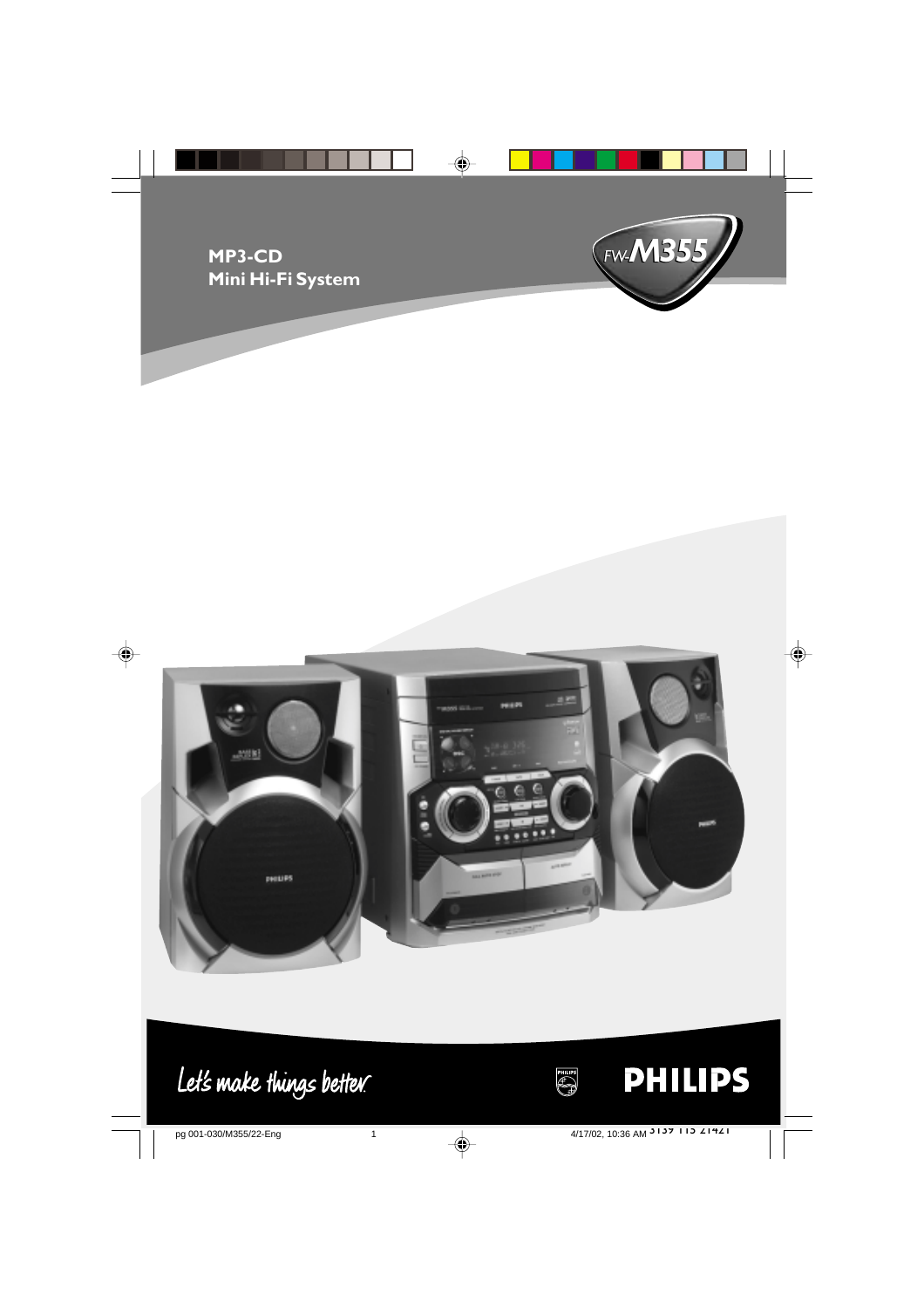# **Important notes for users in the U.K.**

### **Mains plug**

This apparatus is fitted with an approved 13 Amp plug. To change a fuse in this type of plug proceed as follows:

- **1** Remove fuse cover and fuse.
- **2** Fix new fuse which should be a BS1362 5 Amp, A.S.T.A. or BSI approved type.
- **3** Refit the fuse cover.

If the fitted plug is not suitable for your socket outlets, it should be cut off and an appropriate plug fitted in its place.

If the mains plug contains a fuse, this should have a value of 5 Amp. If a plug without a fuse is used, the fuse at the distribution board should not be greater than 5 Amp.

*Note: The severed plug must be disposed of to avoid a possible shock hazard should it be inserted into a 13 Amp socket elsewhere.*

# **How to connect a plug**

The wires in the mains lead are coloured with the following code: blue  $=$  neutral (N), brown  $=$  live (L).

As these colours may not correspond with the colour markings identifying the terminals in your plug, proceed as follows:

– Connect the blue wire to the terminal marked N or coloured black.

– Connect the brown wire to the terminal marked L or coloured red.

– Do not connect either wire to the earth terminal in the plug, marked E (or  $\frac{1}{2}$ ) or coloured green (or green and yellow).

Before replacing the plug cover, make certain that the cord grip is clamped over the sheath of the lead - not simply over the two wires.

# **Copyright in the U.K.**

Recording and playback of material may require consent. See Copyright Act 1956 and The Performer's Protection Acts 1958 to 1972.

# **Italia**

# **DICHIARAZIONE DI CONFORMITA'**

Si dichiara che l'apparecchio FW-M355 Philips risponde alle prescrizioni dell'art. 2 comma 1 del D.M. 28 Agosto 1995 n. 548.

Fatto a Eindhoven

Philips Consumer Electronics Philips, Glaslaan 2 5616 JB Eindhoven, The Netherlands

# **Norge**

Typeskilt finnes på apparatens underside.

*Observer: Nettbryteren er sekundert innkoplet. Den innebygde netdelen er derfor ikke frakoplet nettet så lenge apparatet er tilsluttet nettkontakten.*

For å redusere faren for brann eller elektrisk støt, skal apparatet ikke utsettes for regn eller fuktighet.

# *CAUTION*

*Use of controls or adjustments or performance of procedures other than herein may result in hazardous radiation exposure or other unsafe operation.*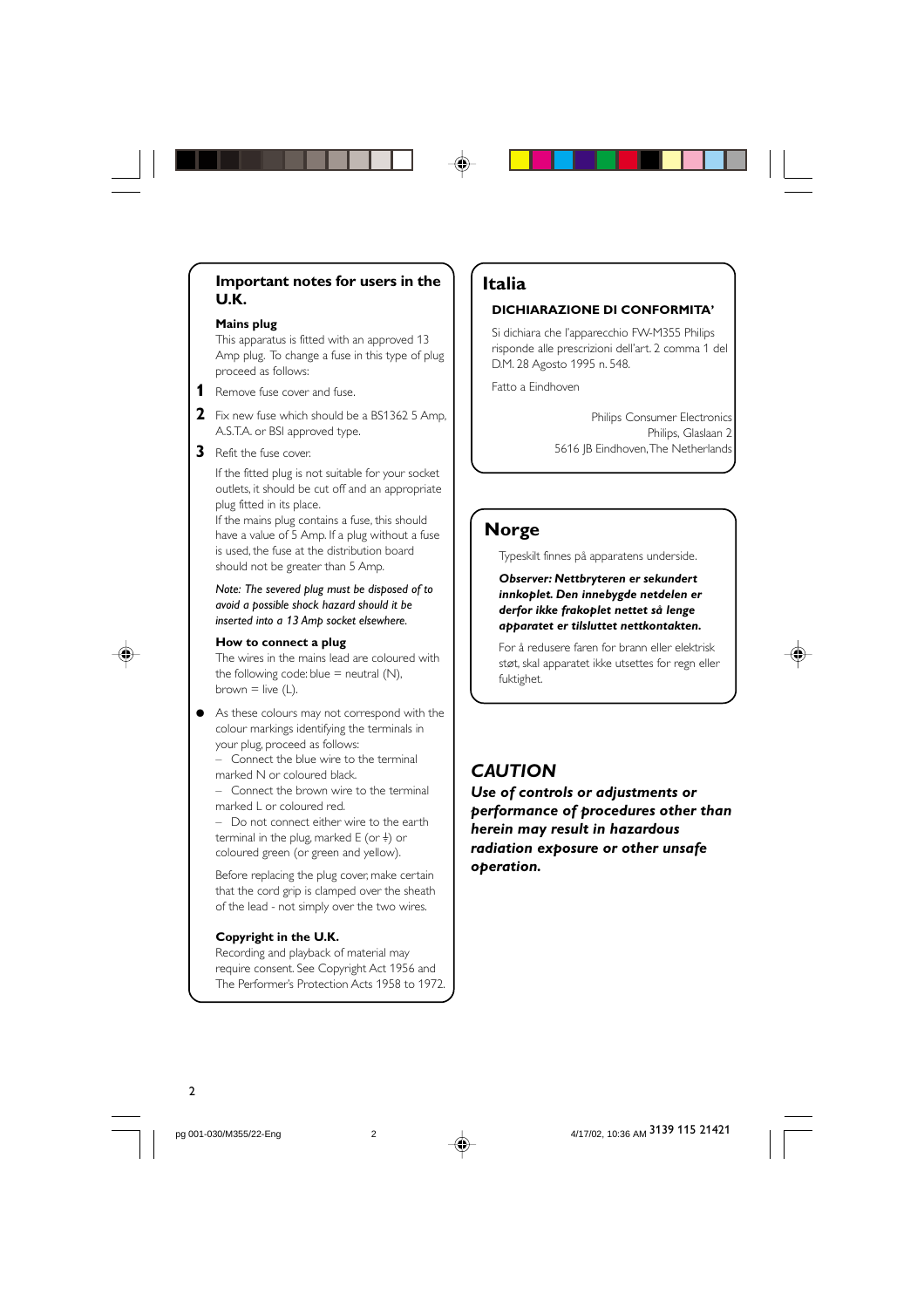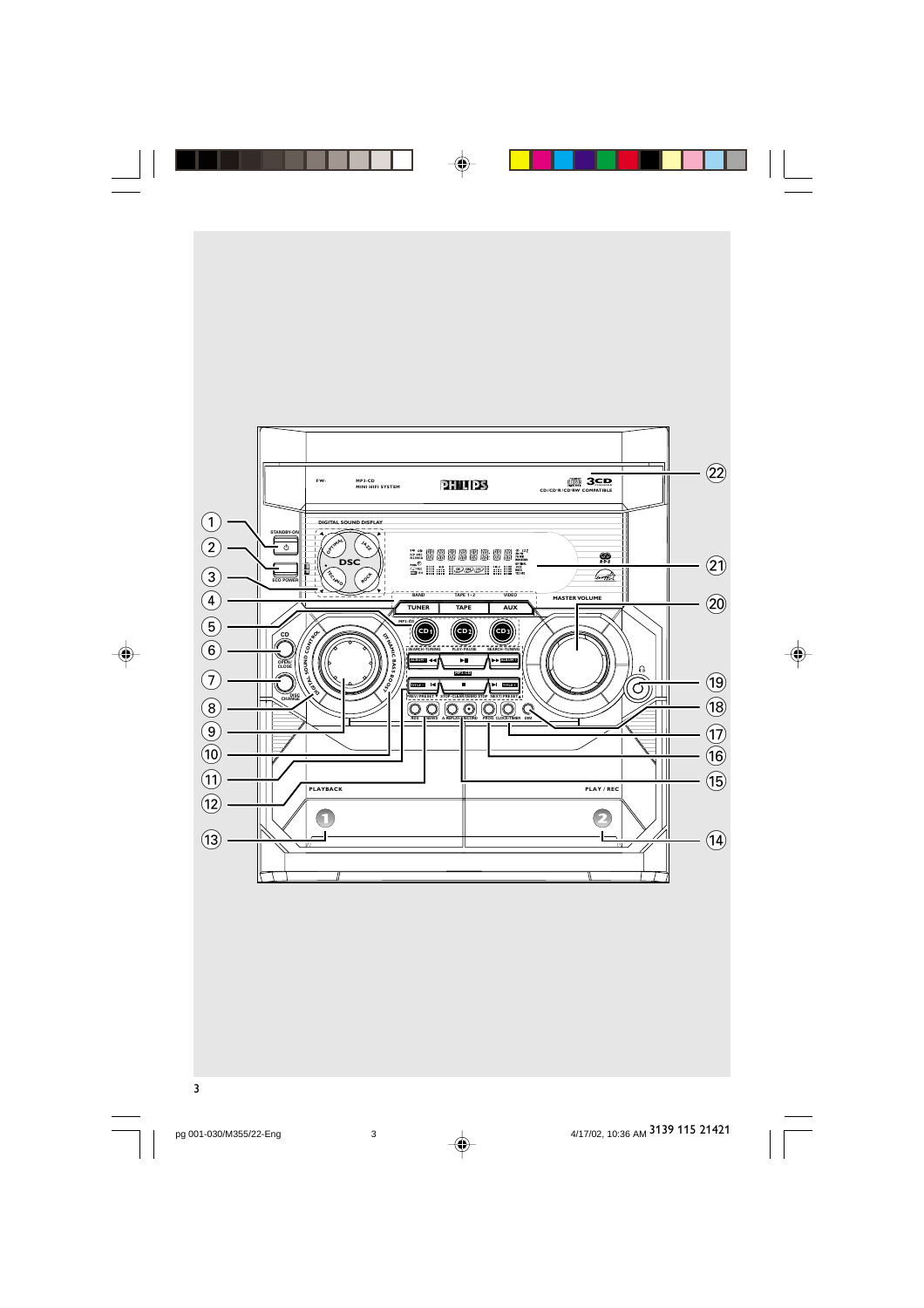# *DK*

*Advarsel: Usynlig laserstråling ved åbning når sikkerhedsafbrydere er ude af funktion. Undgå utsættelse for stråling.*

*Bemærk: Netafbryderen er sekundært indkoblet og ofbryder ikke strømmen fra nettet. Den indbyggede netdel er derfor tilsluttet til lysnettet så længe netstikket sidder i stikkontakten.*

# *S*

◈

# *Klass 1 laseraparat*

*Varning! Om apparaten används på annat sätt än i denna bruksanvisning specificerats, kan användaren utsättas för osynlig laserstrålning, som överskrider gränsen för laserklass 1.*

*Observera! Stömbrytaren är sekundärt kopplad och bryter inte strömmen från nätet. Den inbyggda nätdelen är därför ansluten till elnätet så länge stickproppen sitter i vägguttaget.*

# *SF*

◈

*Luokan 1 laserlaite*

*Varoitus! Laitteen käyttäminen muulla kuin tässä käyttöohjeessa mainitulla tavalla saattaa altistaa käyttäjän turvallisuusluokan 1 ylittävälle näkymättömälle lasersäteilylle.*

*Oikeus muutoksiin varataan. Laite ei saa olla alttiina tippu-ja roiskevedelle.*

*Huom. Toiminnanvalitsin on kytketty toisiopuolelle, eikä se kytke laitetta irti sähköverkosta. Sisäänrakennettu verkkoosa on kytkettynä sähköverkkoon aina silloin, kun pistoke on pistorasiassa.*



pg 001-030/M355/22-Eng 4<br>
and the set of the set of the set of the set of the set of the set of the set of the set of the set of the set of the set of the set of the set of the set of the set of the set of the set of the s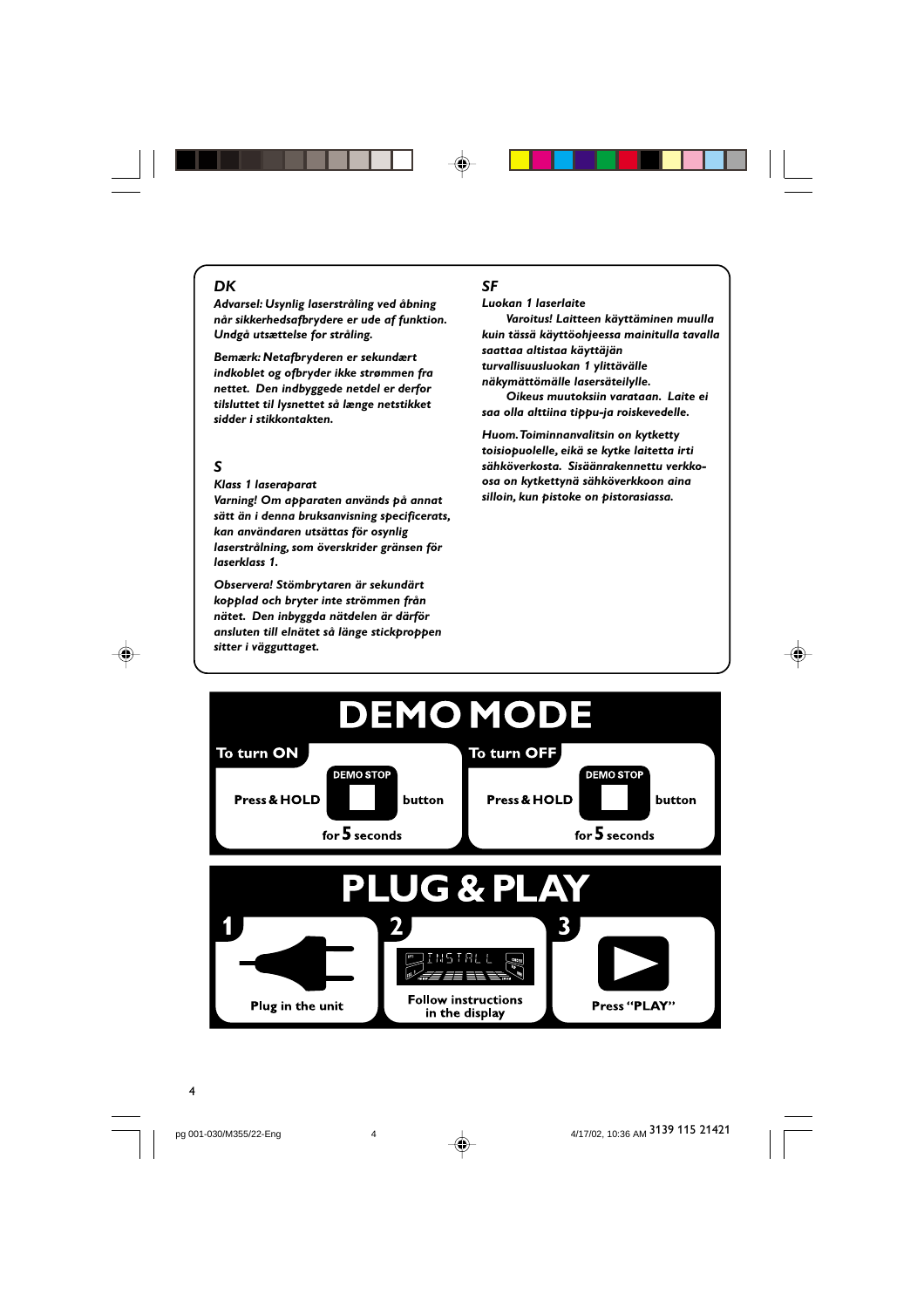|  | <b>Index</b> |                   |
|--|--------------|-------------------|
|  |              | English           |
|  |              | Français          |
|  |              | Español           |
|  |              | <b>Deutsch</b>    |
|  |              | <b>Nederlands</b> |
|  |              | Italiano<br>❀     |
|  |              | Svenska           |
|  |              | <b>Dansk</b>      |
|  |              | iomi<br>ğ         |
|  |              | EMnuká Português  |
|  |              |                   |

5

3139 115 21341

pg 001-030/M355/22-Eng 4/17/02, 10:46 AM 5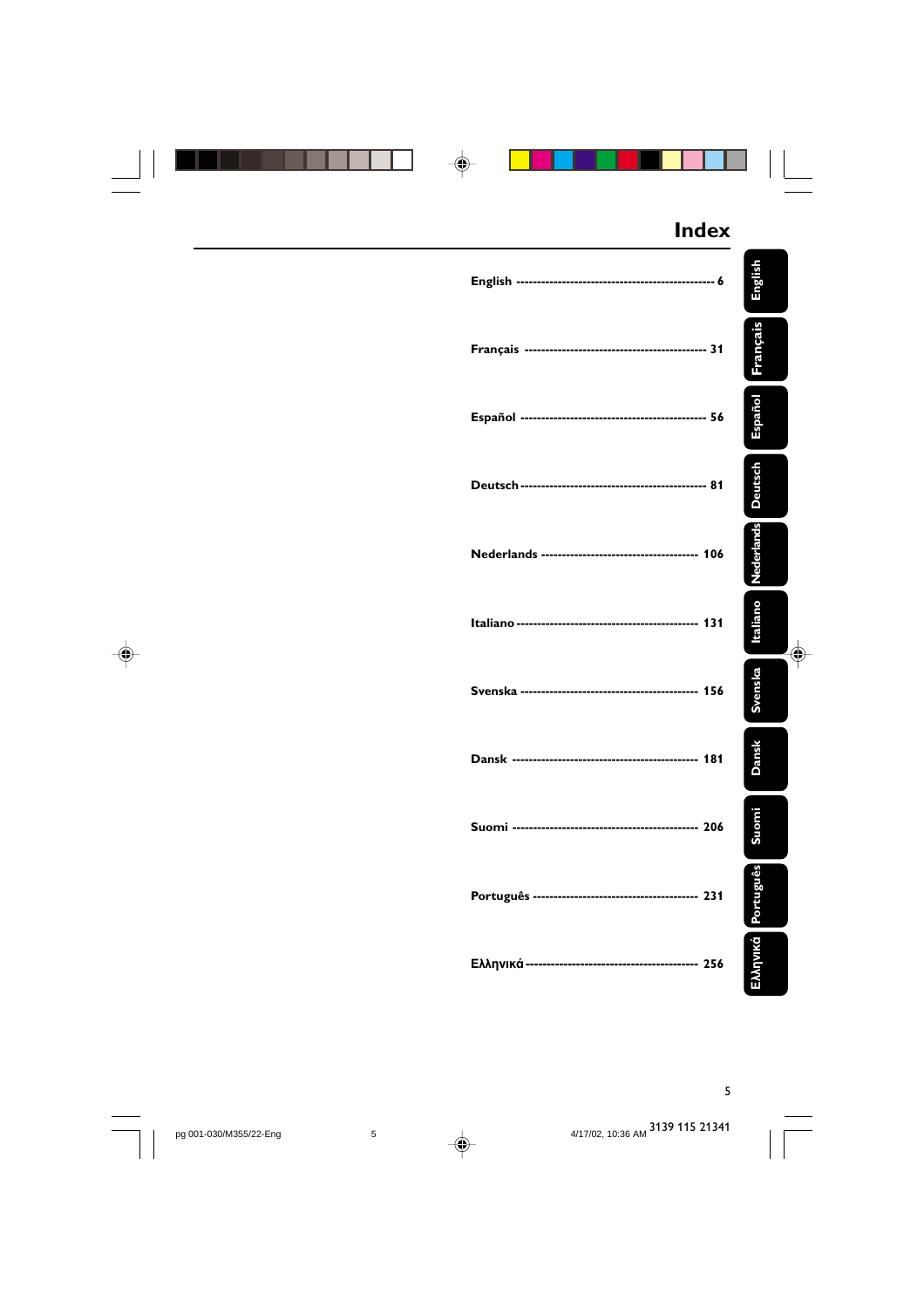# $\clubsuit$

# **Contents**

**English**

| <b>General Information</b> |  |
|----------------------------|--|
|                            |  |
|                            |  |
|                            |  |
|                            |  |

# **Preparations**

| Power                                         |  |
|-----------------------------------------------|--|
| Antennas connection                           |  |
| Speakers connection                           |  |
|                                               |  |
| Connecting other equipment to your system     |  |
| Inserting batteries into the remote control 9 |  |

# **Controls**

Controls on the system and remote control ........................................................... 10–11

# **Basic Functions**

| Switching the system to standby mode  13 |  |
|------------------------------------------|--|
| Switching the system to Eco Power        |  |
|                                          |  |
|                                          |  |
|                                          |  |
|                                          |  |
| Digital Sound Control (DSC)              |  |
| Dynamic Bass Boost (DBB)                 |  |

# **CD/MP3-CD Operations**

| Replacing discs during playback  16  |  |
|--------------------------------------|--|
| Selecting a desired track/passage 17 |  |
| Selecting a desired Album/Title      |  |
|                                      |  |
|                                      |  |
| Programming the disc tracks  17-18   |  |
|                                      |  |

# **Radio Reception**

| Storing preset radio stations  19–20 |  |
|--------------------------------------|--|
| Automatic preset programming         |  |
| Manual preset programming            |  |
| Tuning to preset radio stations  20  |  |
| Erasing a preset radio station  20   |  |
|                                      |  |
| Setting the RDS clock                |  |
|                                      |  |
|                                      |  |

# **Tape Operation/Recording**

| Rewinding/Fast forwarding 23         |  |
|--------------------------------------|--|
| General information on recording  23 |  |
| Preparation for recording  24        |  |
|                                      |  |
| CD Synchronised start recording  24  |  |
|                                      |  |
|                                      |  |

# **Clock/Timer**

| Deactivating the timer |  |
|------------------------|--|
| Activating the timer   |  |
|                        |  |

# **External Sources**<br>Listening to external sou

|  |  |  | Listening to external sources  27 |  |  |
|--|--|--|-----------------------------------|--|--|
|--|--|--|-----------------------------------|--|--|

| Troubleshooting  29-30 |  |  |
|------------------------|--|--|
|------------------------|--|--|

pg 001-030/M355/22-Eng 4/17/02, 10:46 AM 6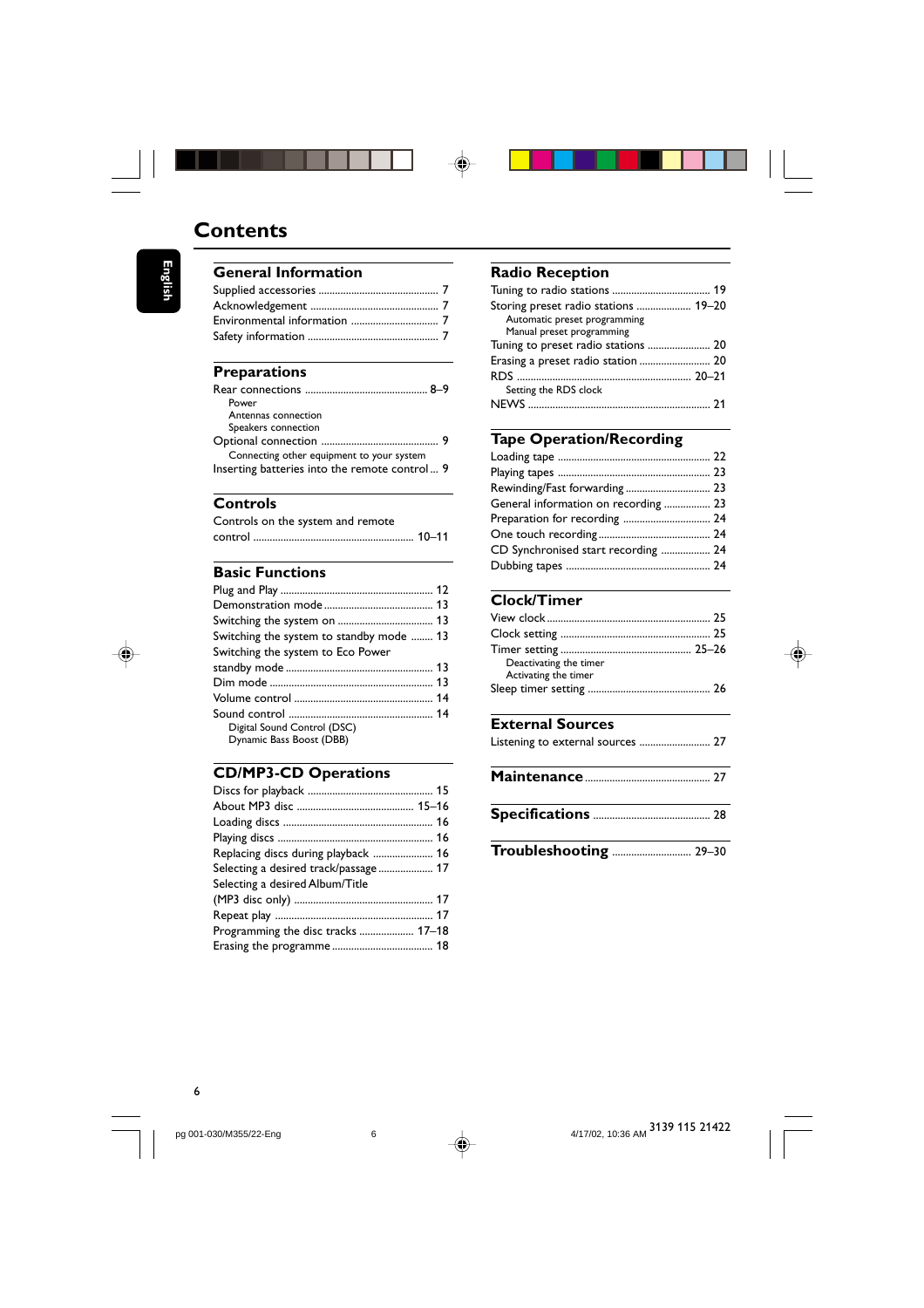



*This product complies with the radio interference requirements of the European Community.*

# **Supplied accessories**

- 2 speaker boxes
- remote control
- batteries (two AA size) for remote control
- AM loop antenna
- FM wire antenna

# **Acknowledgement**

#### **Energy Star**

As an ENERGY STAR® Partner, Philips has determined that this product



meets the ENERGY STAR<sup>®</sup> guidelines for energy efficiency.

# **Environmental information**

All unnecessary packaging has been omitted. We have tried to make the packaging easy to separate into three materials: cardboard (box), polystyrene foam (buffer) and polyethylene (bags, protective foam sheet).

Your system consists of materials which can be recycled and reused if disassembled by a specialised company. Please observe the local regulations regarding the disposal of packaging materials, exhausted batteries and old equipment.

# **General Information**

**English**

# **Safety information**

- Before operating the system, check that the operating voltage indicated on the typeplate (or the voltage indication beside the voltage selector) of your system is identical with the voltage of your local power supply. If not, please consult your dealer.
- Place the system on a flat, hard and stable surface.
- Place the system in a location with adequate ventilation to prevent internal heat build-up in your system. Allow at least 10 cm (4 inches) clearance from the rear and the top of the unit and 5 cm (2 inches) from each side.
- Do not expose the system, batteries or discs to excessive moisture, rain, sand or heat sources caused by heating equipment or direct sunlight.
- The lens may cloud over when the system is suddenly moved from cold to warm surroundings, making it impossible to play a disc. Leave the system in the warm environment until the moisture evaporates.
	- The mechanical parts of the set contain selflubricating bearings and must not be oiled or lubricated.
- **When the system is switched to Standby mode, it is still consuming some power. To disconnect the system from the power supply completely, remove the AC power plug from the wall socket.**

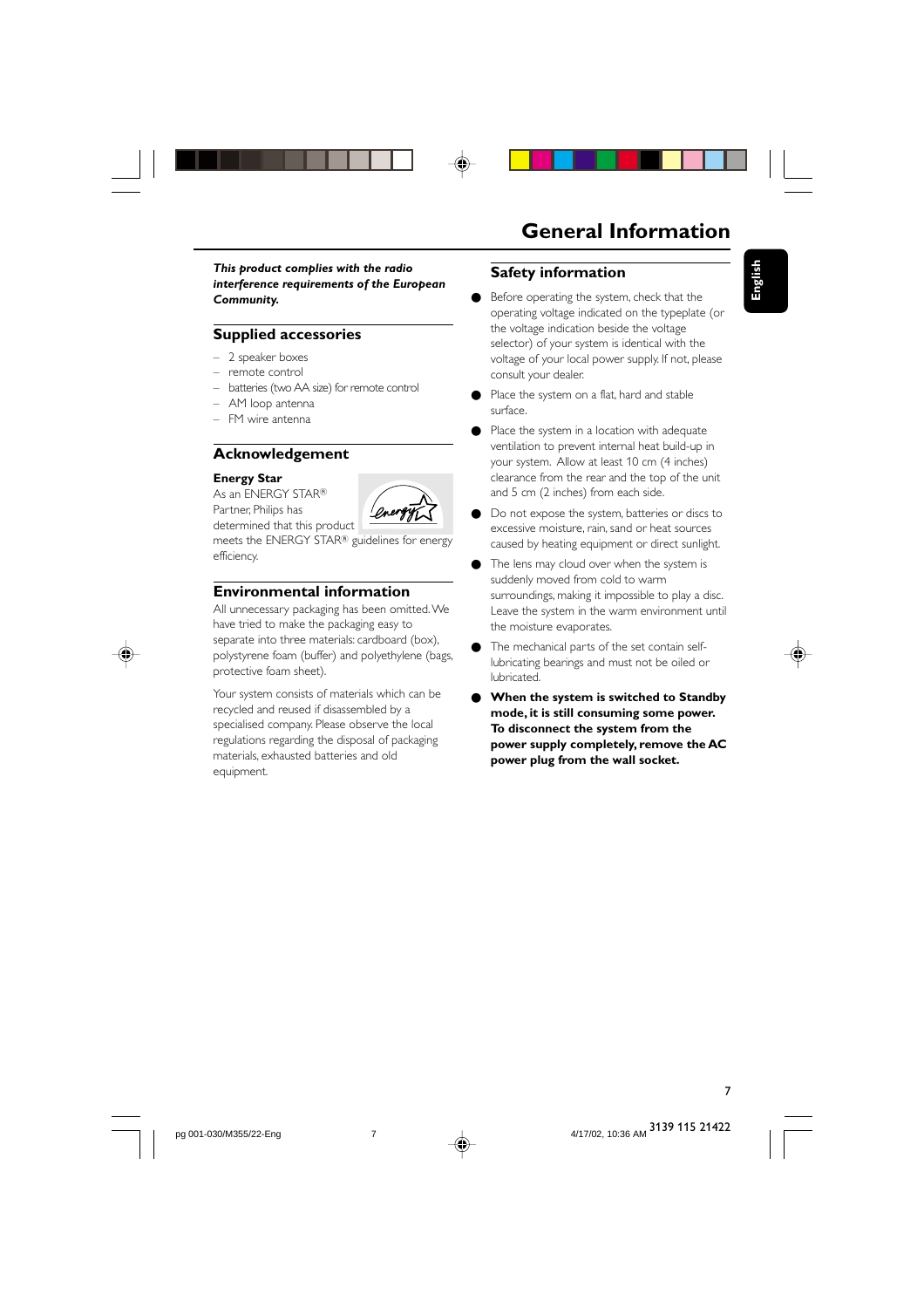# **Preparations**





# **Rear connections**

*The type plate is located at the rear of the system.*

*For users in the U.K.: please follow the instructions on page 2.*

### A **Power**

Before connecting the AC power cord to the wall outlet, ensure that all other connections have been made.

# *WARNING!*

*– For optimal performance, use only the original power cable.*

*– Never make or change any connections with the power switched on.*

*To avoid overheating of the system, a safety circuit has been built in. Therefore, your system may switch to Standby mode automatically under extreme conditions. If this happens, let the system cool down before reusing it (not available for all versions).*

# B **Antennas Connection**

Connect the supplied AM loop antenna and FM antenna to the respective terminals. Adjust the position of the antenna for optimal reception.

### **AM Antenna**



Position the antenna as far as possible from a TV, VCR or other radiation source.

pg 001-030/M355/22-Eng 4/20, 10:36 AM 8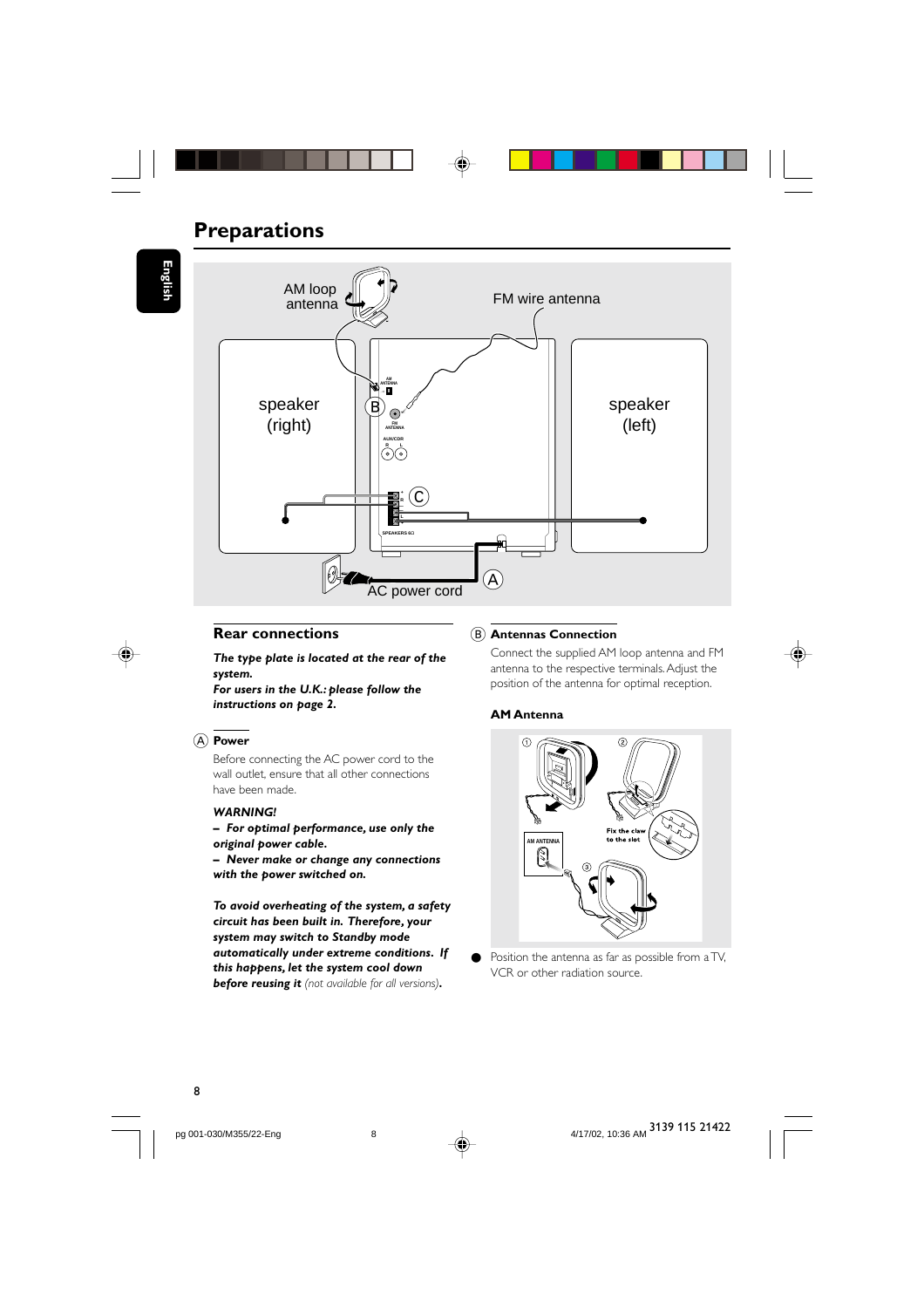



# **Preparations**

#### **FM Antenna**



● For better FM stereo reception, connect an outdoor FM antenna to the FM ANTENNA terminal.

# C **Speakers Connection**

#### **Front Speakers**

Connect the speaker wires to the SPEAKERS terminals, right speaker to "R" and left speaker to "L", coloured (marked) wire to " $+$ " and black (unmarked) wire to " $-$ ".



Fully insert the stripped portion of the speaker wire into the terminal as shown.

#### *Notes:*

*– For optimal sound performance, use the supplied speakers.*

*– Do not connect more than one speaker to any one pair of*  $+/-$  *speaker terminals.* 

*– Do not connect speakers with an impedance lower than the speakers supplied. Please refer to the SPECIFICATIONS section of this manual.*

# **Optional connection**

The optional equipment and connecting cords are not supplied. Refer to the operating instructions of the connected equipment for details.

# **Connecting other equipment to your system**

Use a cinch cable to connect **AUX/CDR** to the analogue audio out terminals of an external equipment (TV, VCR, Laser Disc player, DVD player or CD Recorder).

# *Note:*

*– If you are connecting equipment with a mono output (a single audio out terminal), connect it to the AUX/CDR left terminal. Alternatively, you can use a "single to double" cinch cable (the output sound still remain mono).*

# **Inserting batteries into the remote control**

Insert two batteries type R06 or AA into the remote control with the correct polarity as indicated by the " $+$ " and " $-$ " symbols inside the battery compartment.



**English**



#### *CAUTION!*

- *Remove batteries if they are exhausted*
- *or will not be used for a long time.*
- *Do not use old and new or different*
- *types of batteries in combination.*

*– Batteries contain chemical substances, so they should be disposed off properly.*

3139 115 21422

9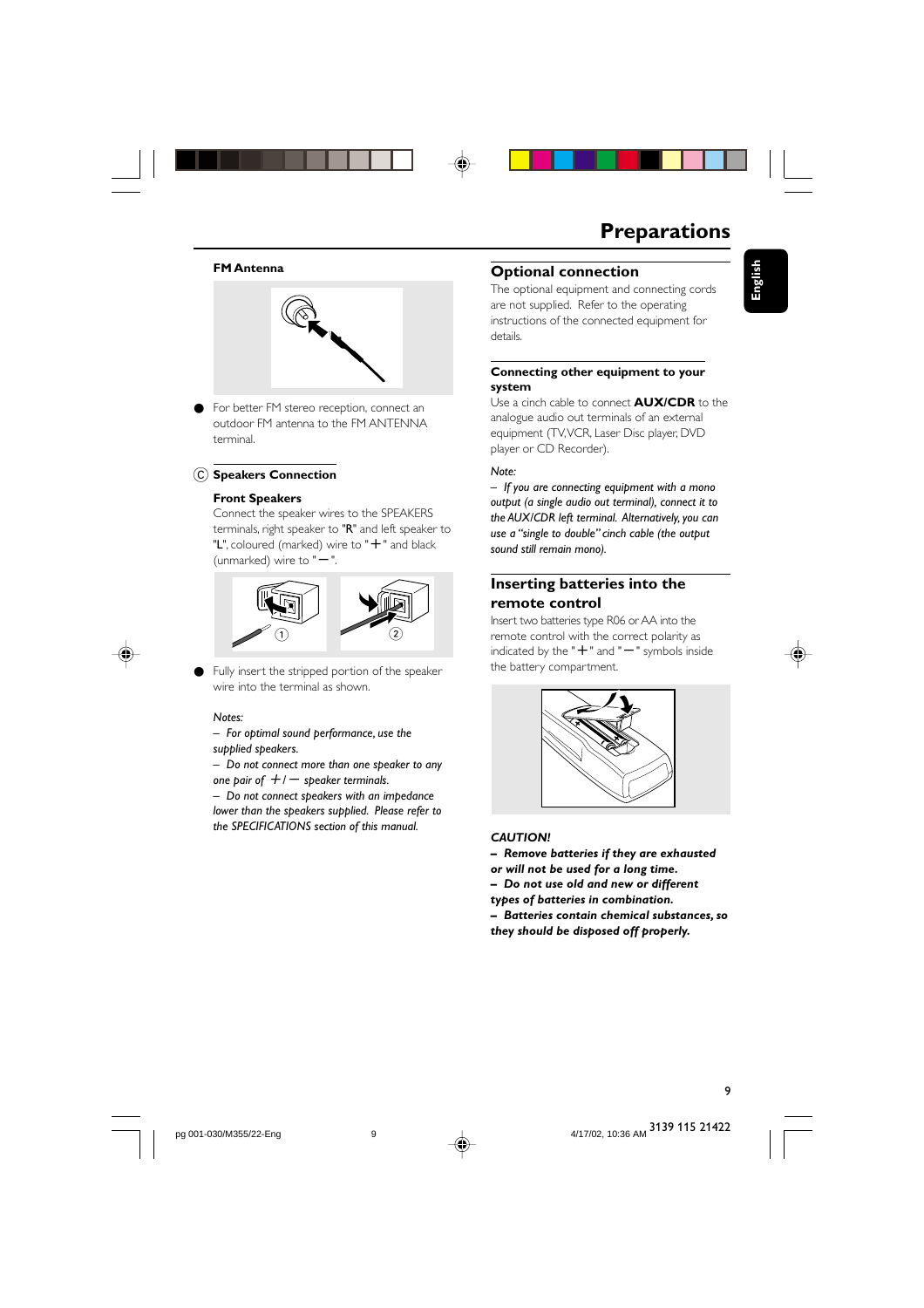# Controls (main system's illustrations on page 3)

# Controls on the system and remote control

# $(1)$  STANDBY ON  $\circlearrowright$

to switch the system on or to standby mode.

# $(2)$  ECO POWER

- to switch the system on or to Eco Power standby mode.
- 3 DIGITAL SOUND DISPLAY the active DSC will be lighted.
- $\widehat{A}$  TUNER (BAND)
- to select waveband : FM or MW. **TAPE** (TAPE  $1 \cdot 2$ )
- to select tape deck 1 or 2.

# **AUX** (VIDEO)

to select the input for an additional appliance.

- $(5)$  CD 1 / CD 2 / CD 3 (CD 1/2/3)
- to select disc tray 1, 2 or 3.

# 6 OPEN/CLOSE

to open or close the disc tray.

# $(7)$  DISC CHANGE

to change disc(s).

# 8 DIGITAL SOUND CONTROL (DSC)

to activate the jog control for DSC selection.

# 9) Jog control

- to select the desired sound effect for the selected sound feature.
	- DSC .................... JAZZ, ROCK, TECHNO or OPTIMAL.

DBB ..................DBB 1, DBB 2, DBB 3 or DBB OFF.

#### (10) DYNAMIC BASS BOOST (DBB)

to activate the jog control for DBB selection.

# (1) Mode Selection

# **PLAY∙PAUSE ▶ II** for CD/MP3-CD...to start or interrupt playback.

for Tape ............... to start playback. for Plug & Play... (on the system only) to initiate and start plug & play mode.

# SEARCH.TUNING << (ALBUM -)

SEARCH TUNING >> (ALBUM +) for MP3-CD ..... to select previous/next album. for Tuner .............. to tune to a lower or higher radio frequency. for Tape ...... to rewind or fast forward. for Clock ............ (on the system only) to set the hour.

#### STOP•CLEAR / DEMO STOP ■

| for CD/MP3-CDto stop playback or to clear a |
|---------------------------------------------|
| programme.                                  |
| for Tuner  (on the system only) to stop     |
| programming or to erase a                   |
| selected preset.                            |
| .                                           |

- for Tape ........ ...... to stop playback or recording. for Demo ........... (on the system only) to activate/
- deactivate the demonstration. for Clock ............ (on the system only) to exit clock
- setting or cancel timer. for Plug & Play...(on the system only) to exit plug
- & play mode.

# PREV  $\vert$ 4 / PRESET  $\blacktriangledown$  (TITLE -) NEXT  $\blacktriangleright$  / PRESETA (TITLE +)

- for MP3-CD ..... to select previous/next title.
- current, previous, or next track.
- for Tuner .............. to select a preset radio station. for Clock ............ (on the system only) to set the
- minute.

# $(12)$  RDS

- to select RDS information. **NEWS**
- to hear News automatically.
- (13) Tape deck 1
- (14) Tape deck 2

 $10$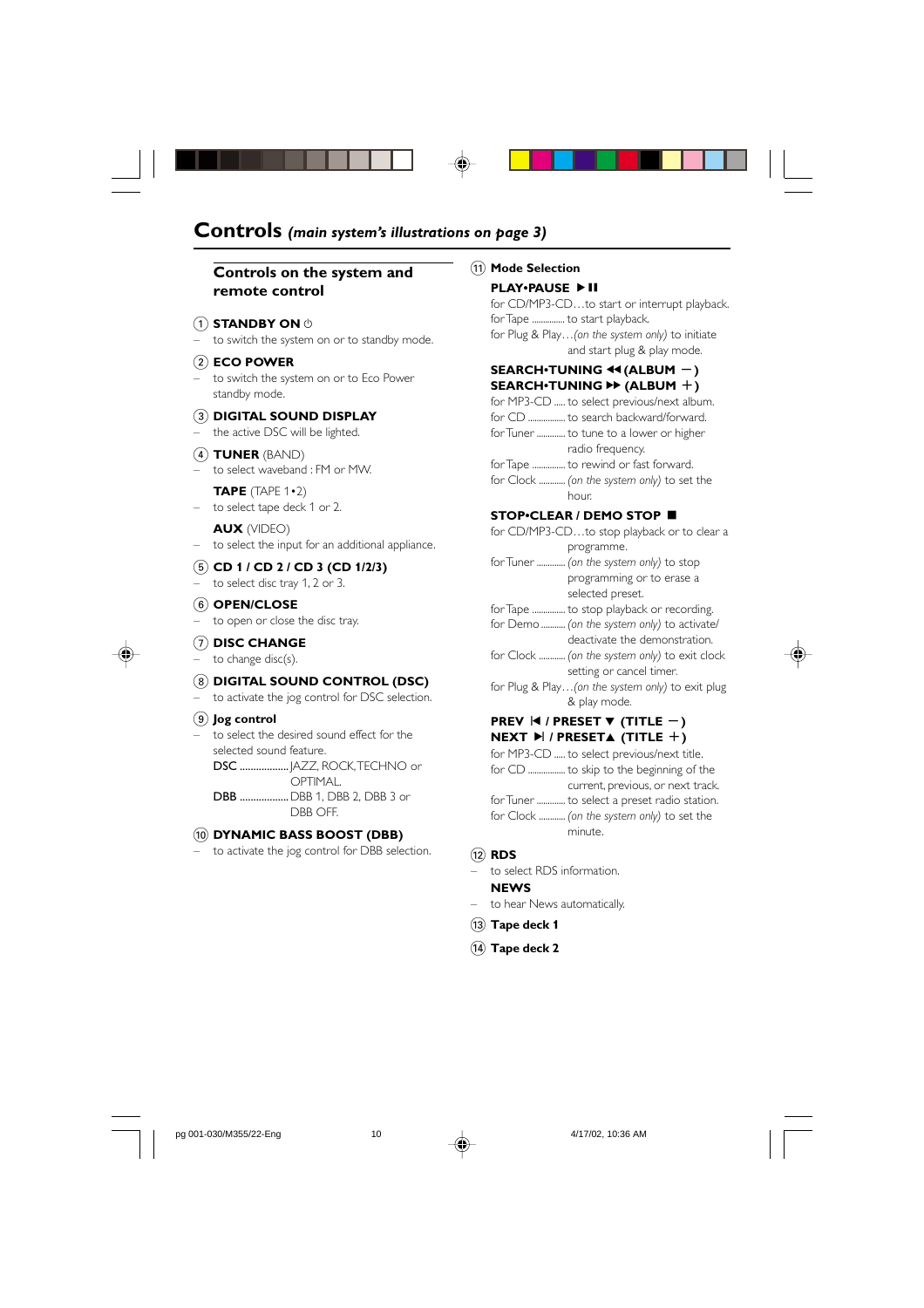#### (15) Tape deck operation

# A. REPLAY

to select continuous playback in either AUTO REPLAY or ONCE mode only.

# **RECORD**

to start recording on tape deck 2.

#### 16 PROG

for CD/MP3-CD...to programme disc tracks. for Tuner ..............to programme preset radio stations.

for Clock ............to select 12- or 24-hour clock mode

# (17) CLOCK·TIMER

to view the clock, set the clock or set the timer.

### $(18)$  DIM

to select different brightness for the display screen: DIM 1, DIM 2, DIM 3 or DIM OFF.

# $(19)$   $\Omega$

to connect headphones.  $\equiv$ 

# 20 MASTER VOLUME (VOLUME  $+/-$ ) to increase or decrease the volume.

#### (21) Display screen

to view the current status of the system.

### (22) Disc tray

# 23 **MUTE**

- to interrupt or resume sound reproduction.
- (24) **DISPLAY** (ALBUM)

# - to display the album of MP3 disc.

- (25) **DISPLAY** (TITLE)
- to display the title (track) of MP3 disc.

### 26 REPEAT

to playback track/disc/programme repeatedly.

# $(27)$  SLEEP

- to activate/deactivate or set the sleep timer.

#### $(28)$  Numeric keys  $(0 - 9)$

(numbers consisting more than two figures must be keved in within 2 seconds.)

- to direct key in a track number for CD/MP3-CD.

# $(28)$  $\circledA$  $\circledS$  $\circledS$  $(8)$  $\circledcirc$ ⑦  $\left( 27\right)$  $\overline{\text{SLEP}}$  $(16)$  $\circledcirc$  $(20)$  $(20)$  $(11)$  $\left( 9\right)$  $\circled{9}$  $(18)$  $(1)$  $(26)$  $(24)$  $(25)$ hfe **PHILIPS**

**AUX TUNER TAPE 1/2** 

 $\overline{3}$ 

 $\overline{\textcircled{2}}$ 

ි(1)

**Controls** 

 $(29)$ 

English

#### 

⊕

 $(23)$ 

 $\binom{5}{ }$ 

 $\left( \widehat{4}\right)$ 

- to switch the system to standby mode.
- to switch the system to Eco Power standby mode.

#### Notes for remote control:

- First select the source you wish to control by pressing one of the source select keys on the remote control (for example CD1/2/3, TUNER).

 $-$  Then select the desired function (for example  $\blacktriangleright$ ,  $\blacktriangleright$ ,  $\blacktriangleright$ ).

4/17/02, 10:36 AM 3139 115 21422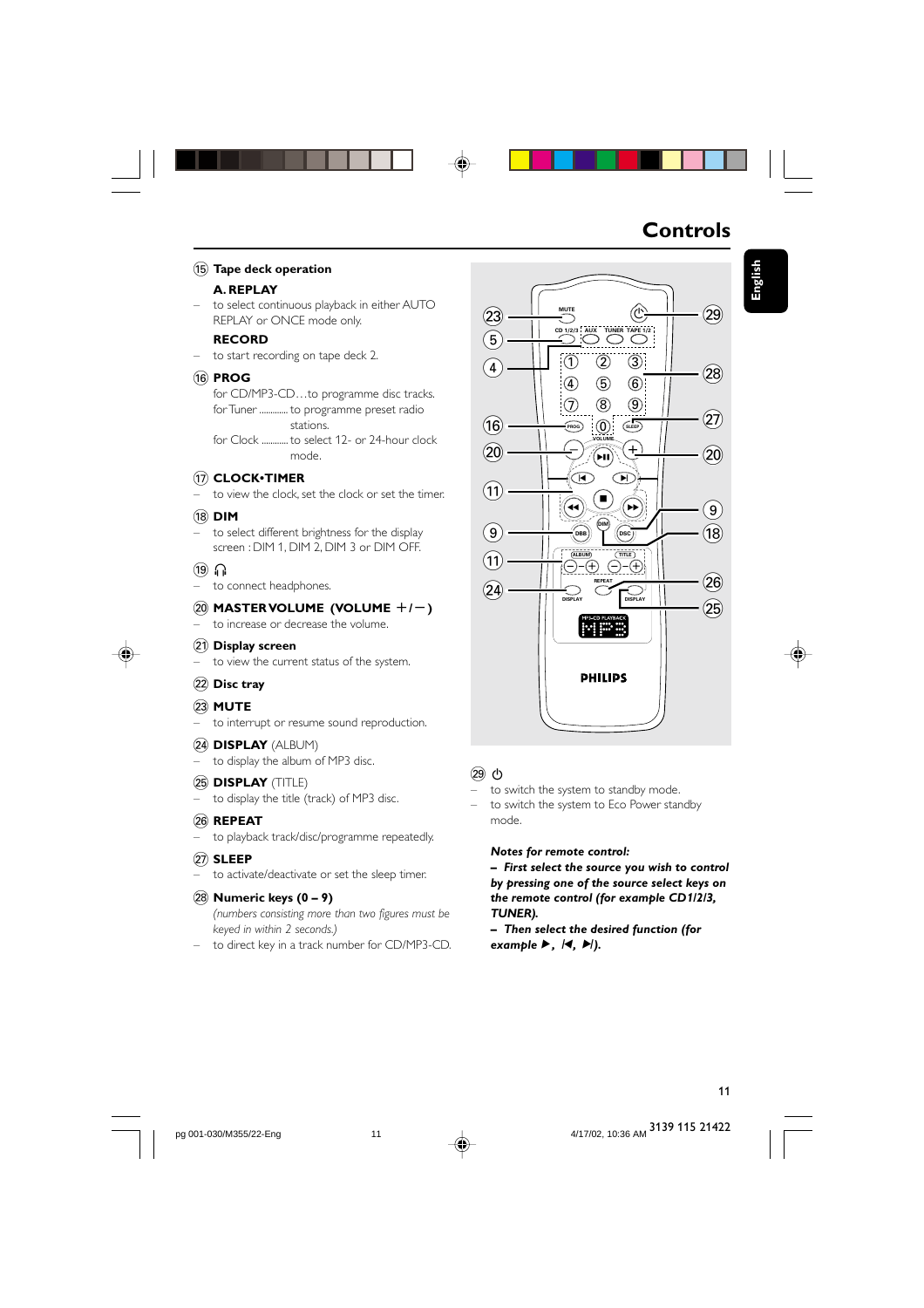# **Basic Functions**

English



#### **IMPORTANT!**

Before operating the system, complete the preparation procedures.

# **Plug and Play**

Plug and Play allows you to store all available RDS stations and radio stations automatically.



#### First time setup/power up

- 1 When you turn on the main supply, "RUTE INSTRLL - PRESS PLRY" is displayed.
- 2 Press II on the system to start installation. → "INSTRLL" is displayed, followed by "TUNER" and "RUTO".
	- > PROG starts flashing.

> The system will automatically store the radio stations with sufficient signal strength, starting from all RDS stations and followed by FM and MW bands respectively. Weak RDS stations may be stored in later presets.

→ When all the available radio stations are stored or the memory for 40 presets are used, the last preset radio station (or the first available RDS station) will be played.

3 The system will proceed to set the RDS clock if the first preset is an RDS station. → "INSTRLL" is displayed, followed by "TIME"

and "SERREH RTS IIME" → When RDS time is read, "RIIS TIME" is

displayed and the current time will be stored.

→ If RDS station does not transmit RDS time within 90 seconds, the programme will exit automatically and the display will show "NO RIS TTMF"

If the first preset is non-RDS station;  $\rightarrow$  The programme will exit automatically.

# To reinstall Plug and Play

- 1 In standby or demonstration mode, press and hold II on the system until "RUTO INSTRLL - PRESS PLRY" is displayed.
- 2 Press > II again to start installation. All previously stored radio stations will be replaced.

# To exit without storing the Plug and Play Press ■ on the system.

If you do not complete the Plug and Play installation, the function will be restarted when you next turn on the main supply again.

# Notes:

- When the power is turned on, the disc tray may open and close to initialise the system. - If no stereo frequency is detected during Plug and Play, "CHECK ANTENNA" will be displayed. - During Plug and Play, if no button is pressed within 15 seconds, the system will exit Plug and Play mode.



4/17/02, 10:36 AM 3139 115 21422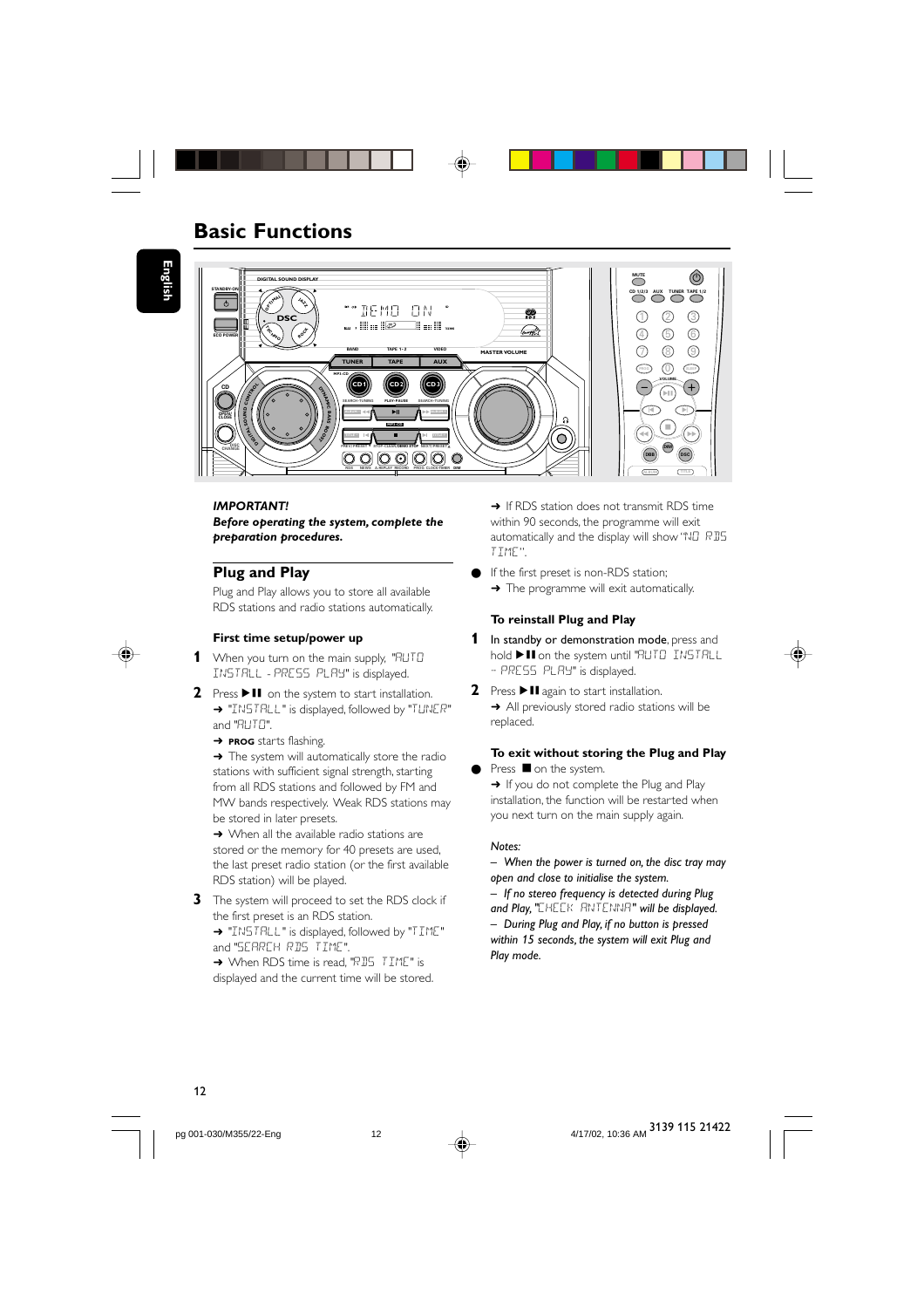# **Demonstration mode**

The system has a demonstration mode that shows the various features offered by the system.

#### **To activate the demonstration**

In standby mode, press and hold  $\blacksquare$  on the system until "WELCOME" is displayed. → The demonstration will begin.

#### **To deactivate the demonstration**

Press and hold  $\blacksquare$  on the system until

"DEMO OFF" is displayed. → The system will switch to standby mode.

# **Switching the system on**

# **In standby/demonstration mode**

- Press **STANDBY ON** to switch on the last selected source.
- Press **CD 1/2/3**, **TUNER**, **TAPE** (**TAPE 1/2**) or **AUX**.
- Press **OPEN/CLOSE**. → The system will switch to CD mode.

#### **In Eco Power standby mode**

- Press **ECO POWER** to switch on the last selected source.
- Press **CD 1/2/3**, **TUNER**, **TAPE** or **AUX** on the remote control.

# **Switching the system to standby mode**

#### **In demonstration mode**

● Press and hold ■ on the system.

# **In any other source mode (except Eco Power standby mode)**

Press **STANDBY ON** (or  $\bigcirc$  on the remote control).

 $\rightarrow$  The clock will appear on the display when the system is in standby mode.

# **Basic Functions**

**English**

# **Switching the system to Eco Power standby mode (< 0.5 Watt)**

● Press **ECO POWER** (or press and hold  $\Phi$  on the remote control).

→ "ECO PWR" is displayed, then the display screen will go blank.

→ The low power ECO POWER LED will be lighted.

### *Note:*

*– If you have not deactivated the demonstration, it will resume five seconds after the system switches to Eco Power standby or standby mode.*

# **Dim mode**

You can select the desired brightness for the display.

● In any source mode (except standby and Eco Power standby mode), press **DIM** repeatedly to select DIM 1, DIM 2, DIM 3 or DIM OFF display mode.

→ **DIM** is shown, except for DIM OFF mode.

| <b>DIM</b><br>mode | <b>Brightness</b> | <b>Spectrum</b><br>Analyser |  |
|--------------------|-------------------|-----------------------------|--|
|                    | normal            | off                         |  |
| $\mathbf{z}$       | half              | on                          |  |
| 3                  | half              | off                         |  |
| OFF                | normal            | on                          |  |

*Note:*

*– In standby mode, pressing DIM to select half or full brightness for clock display.*

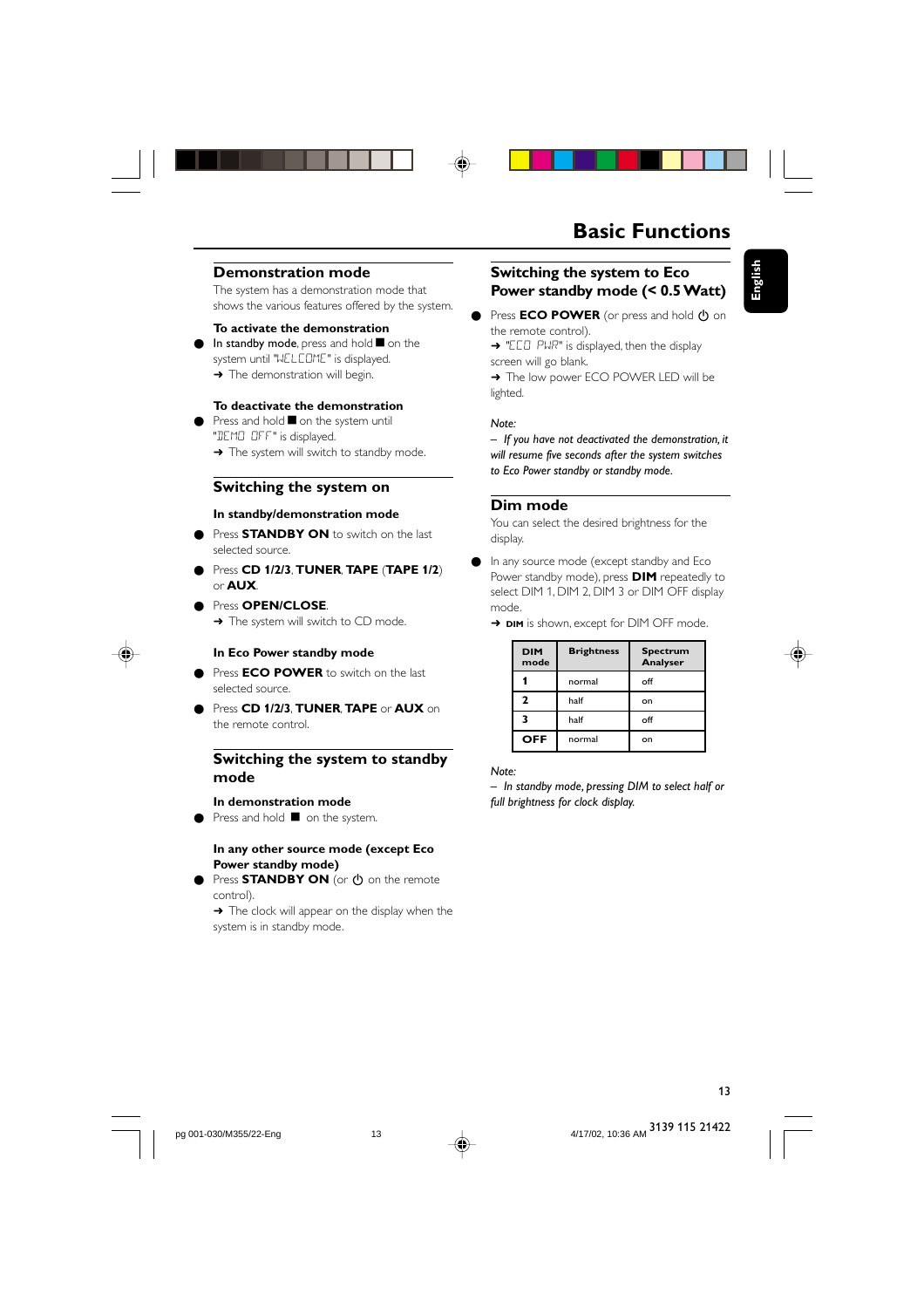# **Basic Functions**

# **Volume control**

Adjust **MASTER VOLUME** (or press **VOLUME**  $+$  or  $-$  on the remote control) to increase or decrease the volume level.

#### **To listen through the headphones**

Connect the headphones plug to the  $\bigcap$  socket at the front of the system.



# **To switch off the volume temporarily**

- Press **MUTE** on the remote control. → Playback will continue without sound and "MUTE" is displayed.
- To restore the volume, press **MUTE** again or increase the volume level.

# **Sound control**

### **Digital Sound Control (DSC)**

The DSC feature enables you to enjoy special sound effects that have preset equaliser settings, providing the best music reproduction.

# **1** Press **DSC**.

- → The selected DSC is shown.
- **2** Adjust the jog control (or press **DSC** on the remote control repeatedly) to select : JAZZ, ROCK, TECHNO or OPTIMAL.



#### **Dynamic Bass Boost (DBB)**

There are three DBB settings to enhance the bass response.

### **1** Press **DBB**.

➜ The selected **DBB** is shown, except for DBB OFF mode.

**2** Adjust the jog control (or press **DBB** on the remote control repeatedly) to select : DBB 1, DBB 2, DBB 3 or DBB OFF.

### *Note:*

*– Some discs or tapes might be recorded in high modulation, which causes a distortion at high volume. If this occurs, switch off DBB or reduce the volume.*

# **Automatic DSC-DBB selection**

The best DBB setting is generated automatically for each DSC selection. You can manually select the DBB setting that best suits your listening environment.

| <b>DSC</b>    | DBB    |
|---------------|--------|
| <b>JAZZ</b>   | off    |
| <b>ROCK</b>   | on (3) |
| <b>TECHNO</b> | on (3) |
| OPTIMAL       | on (2) |





pg 001-030/M355/22-Eng 44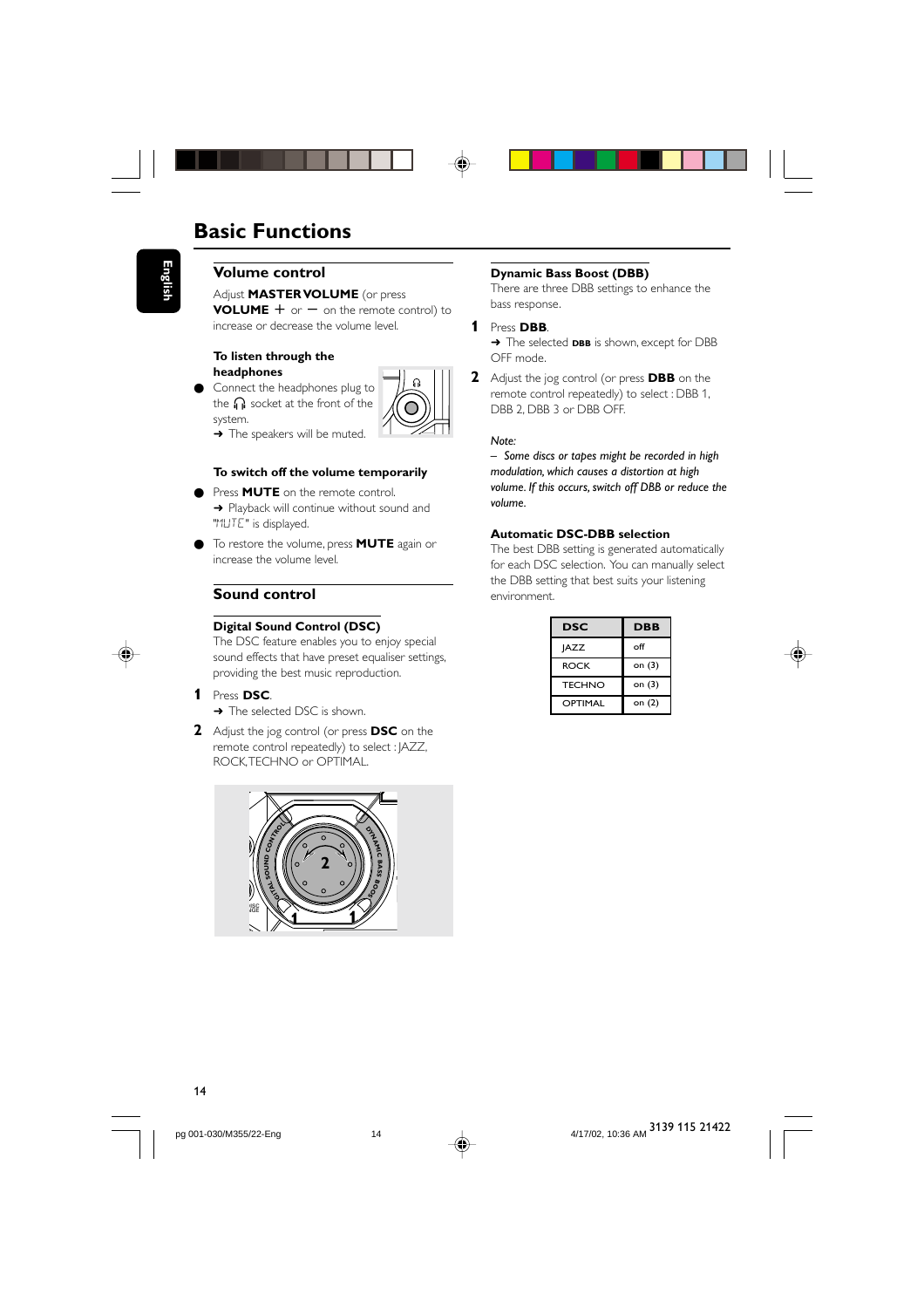





### **IMPORTANT!**

- This system is designed for regular discs. Therefore, do not use any accessories such as disc stabiliser rings or disc treatment sheets, etc., as offered on the market, because they may jam the changer mechanism.

- Do not load more than one disc into each tray.

# Discs for playback

This system is able to play :

- All pre-recorded audio CDs
- All finalised audio CDR and audio CDRW discs
- MP3-CDs (CD-ROMs with MP3 tracks)



# **About MP3 disc**

# **Supported formats**

- ISO9660, Joliet, Multisession
- Max. track number plus album is 255
- Max nested directory is 8 levels
- The max. album number is 32  $\overline{a}$
- The max. MP3 programme track number is 99
- Supported VBR bit-rate
- Supported sampling frequencies for MP3 disc are: 32 kHz, 44.1 kHz, 48 kHz
- Supported Bit-rates of MP3 disc are: 32, 64, 96, 128, 192, 256 (kbps)

# Making your own MP3-CD

- 1 Rip the music from your own Digital Audio CDs or download legal MP3 music from the Internet.
- 2 Record ("burn") the music on CD-R(W) disc with your home PC. Make sure to use a recording speed not faster than indicated on the CD-R(W) and avoid running other programme simultaneously on your PC during the recording process.

◈

4/17/02, 10:36 AM 3139 115 21422

15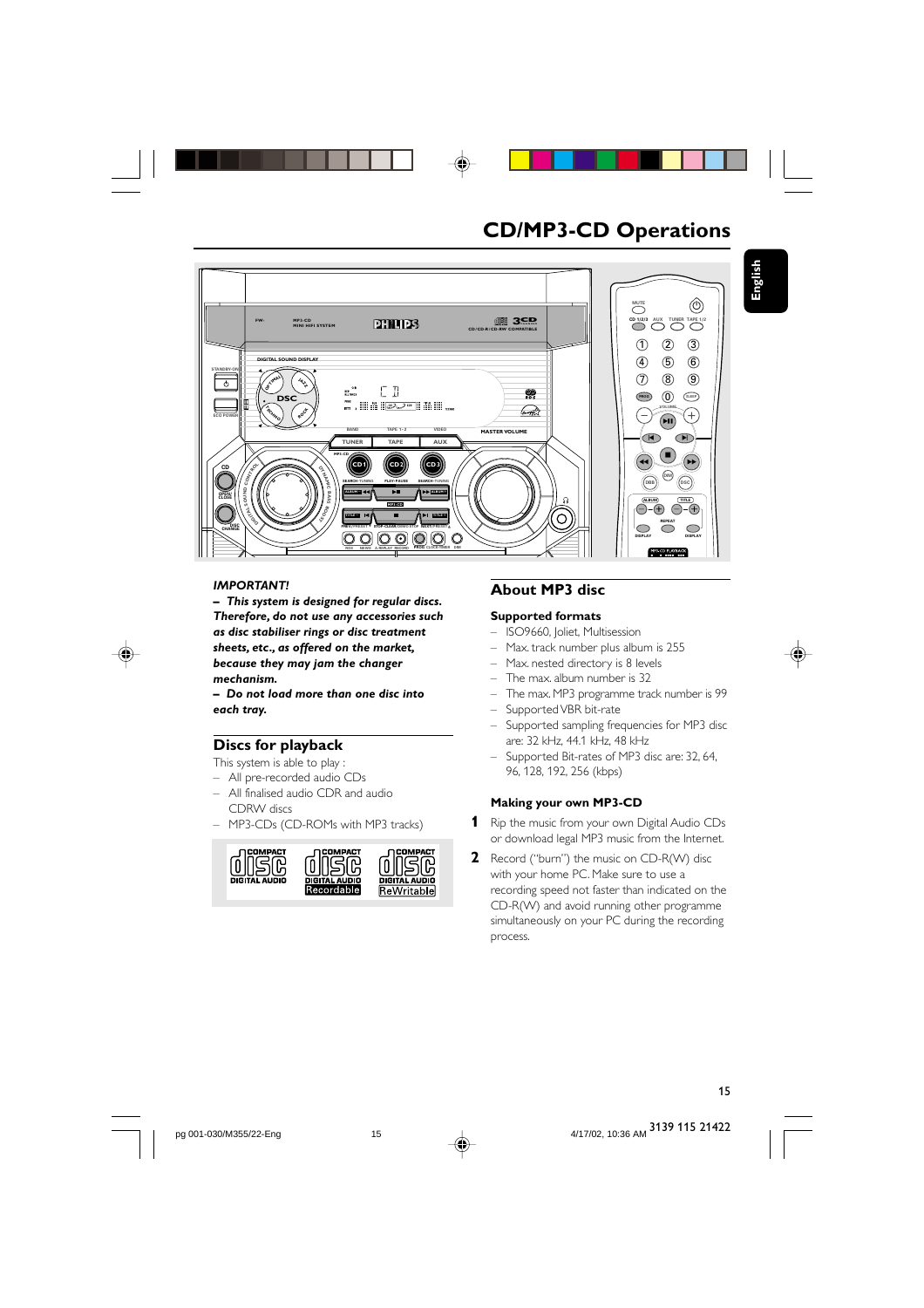# **CD/MP3-CD Operations**



**English**

**Sound Quality**

Take note that MP3-CD compilations should best contain only MP3 tracks (\*.mp3). **To achieve a good MP3 quality, a bit rate of 128 kbps is recommended.**

# **Loading discs**

- **1** Press **OPEN/CLOSE** to open the disc tray.
- **2** Load up to two discs on the individual disc trays. To load the third disc, press **DISC CHANGE**.  $\rightarrow$  The disc tray will rotate until the empty tray is ready for loading.



- 
- **3** Press **OPEN/CLOSE** to close the disc tray. → "READING" is displayed. The selected disc tray, total number of tracks and the playing time will appear on the display.

→ For MP3 disc, the name of the first album and title will be scrolled through the display once and followed by "RXX TXXX".

#### *Notes:*

*– Load the discs with the label side facing up.*

*– For MP3 disc, the disc reading time may exceed 10 seconds due to the large number of songs compiled into one disc.*

# **Playing discs**



# **To play all discs on the disc tray**

 $\bullet$  Press $\blacktriangleright$ II.

→ All the available discs will play once, then stop. → During playback, the selected disc tray, track number and elapsed playing time of the current track are displayed.

→ For MP3 disc, TITLE is shown. For mixed mode discs, only one mode will be selected for playback depending on the recording format.

### **To play the selected disc only**

- In CD mode, press **CD 1**, **CD 2** or **CD 3** on the system.
- → The selected disc will play once, then stop.

#### **To interrupt playback**

- Press  $\blacktriangleright$  II.
- $\rightarrow$  The current track time flashes.
- To resume playback, press  $\blacktriangleright$  II again.

# **To stop playback**

 $P$ ress  $\blacksquare$ .

# **Replacing discs during playback**

# **1** Press **DISC CHANGE**.

- → The disc tray will open without interrupting current playback.
- **2** To change the inner disc, press **DISC CHANGE** again.

→ "DISC CHRNGE" is displayed and the disc will stop playing.

→ The disc tray will close to retrieve the inner disc, then reopen with the inner disc accessible.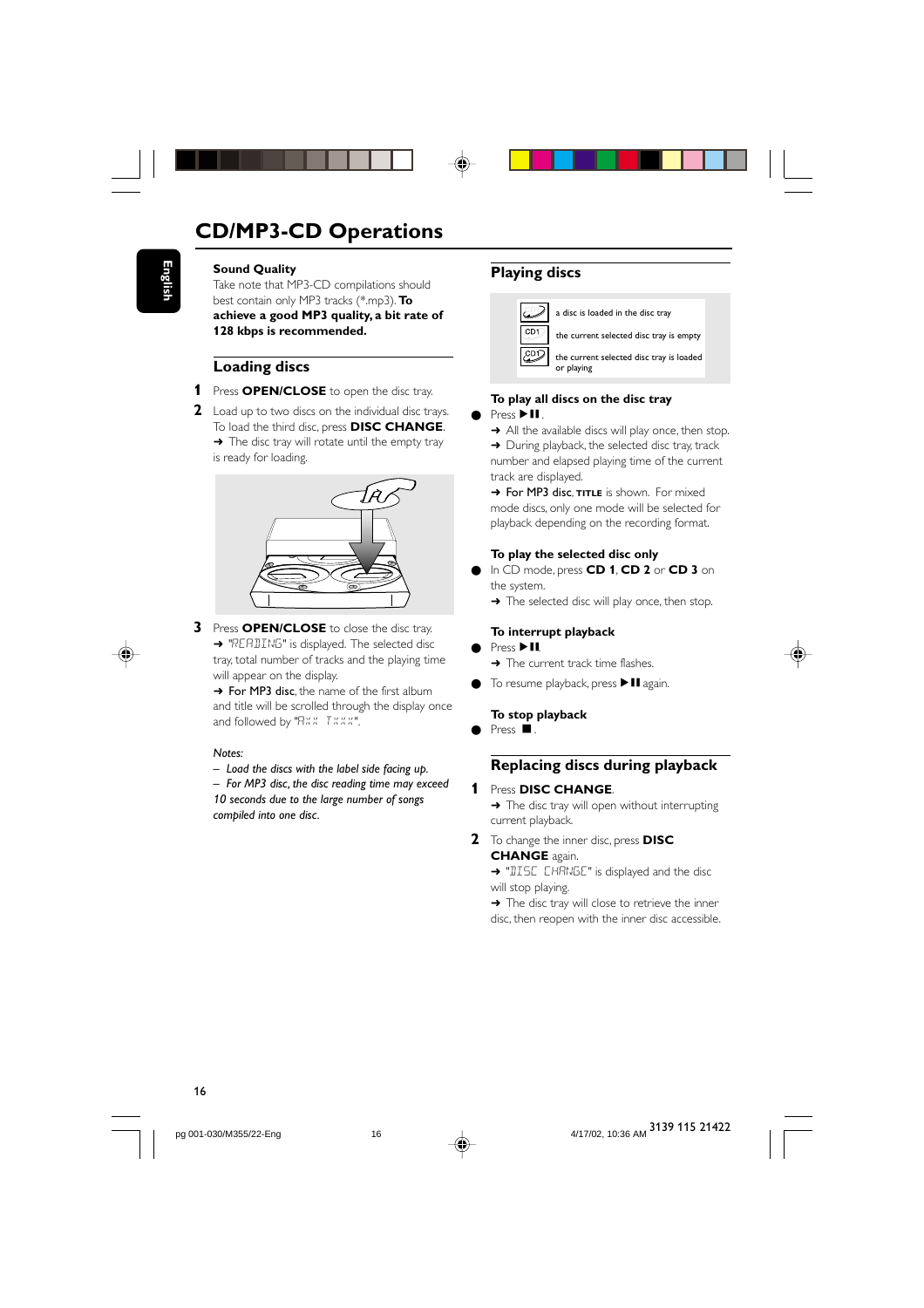# **Selecting a desired track/passage**

# **To search for a particular passage during playback**

- **1** Press  $\blacktriangleleft$  or  $\blacktriangleright$  until the desired passage is located.
- **2** Press  $\blacktriangleright$  **II** to resume normal playback.

# **To select a desired track**

- Press I< or ▶ repeatedly (or **numeric keys 0-9** on the remote control) until the desired track is displayed.
- If playback is stopped, press ▶ II to start playback.

# **Selecting a desired Album/Title (MP3 disc only)**

# **To select a desired album**

Press  $ALBUM$   $-/+$  ( $\blacktriangleleft$  or  $\blacktriangleright$ ) repeatedly. → ALB starts flashing and the album's name will scroll through the display once.



### **To select a desired title**

Press  $TITLE$   $-$ / $+$  repeatedly ( $\vert$ **4** / $\vert$ **)** or **numeric keys 0-9**).

→ **TITLE** starts flashing and the title's name will scroll through the display once.

### *Note:*

*– The album and title will only be displayed once when selected. To view again, press the respective DISPLAY button on the remote control.*

# **CD/MP3-CD Operations**

**English**

# **Repeat play**

You can select and change the various play modes before or during playback.

**1** Press **REPEAT** on the remote control repeatedly to select : → "TRREK" – to repeat playback of the current

track.

→ "JISC" – to repeat playback of the current disc.

➜ "PROGRAM" – to repeat playback of the programmed tracks.

- **2** To resume normal playback, press **REPEAT** until "REPEAT OFF" is displayed.
	- **→ REP** is shown, except for REPEAT OFF mode.

#### *Notes:*

*– During programme play mode, it is not possible to repeat playback the current disc (Repeat Disc mode).*

*– Pressing the*Ç *button will cancel all repeat modes.*

# **Programming the disc tracks**

Programming tracks is possible when playback is stopped. Up to 99 tracks can be stored in the memory in any order.



- **2** Press **CD 1/2/3** to select a disc.
- **3** Press **PROG** to start programming. ➜ **PROG** starts flashing.
- **4** Press  $\textsf{I}$  or  $\textsf{I}$  repeatedly (or **numeric keys 0-9** on the remote control) to select the desired track.
- $\bullet$  For MP3 disc, press **ALBUM**  $-$ / $+$  and **TITLE**  $-\ell + \infty$  select the desired album and title for programming.

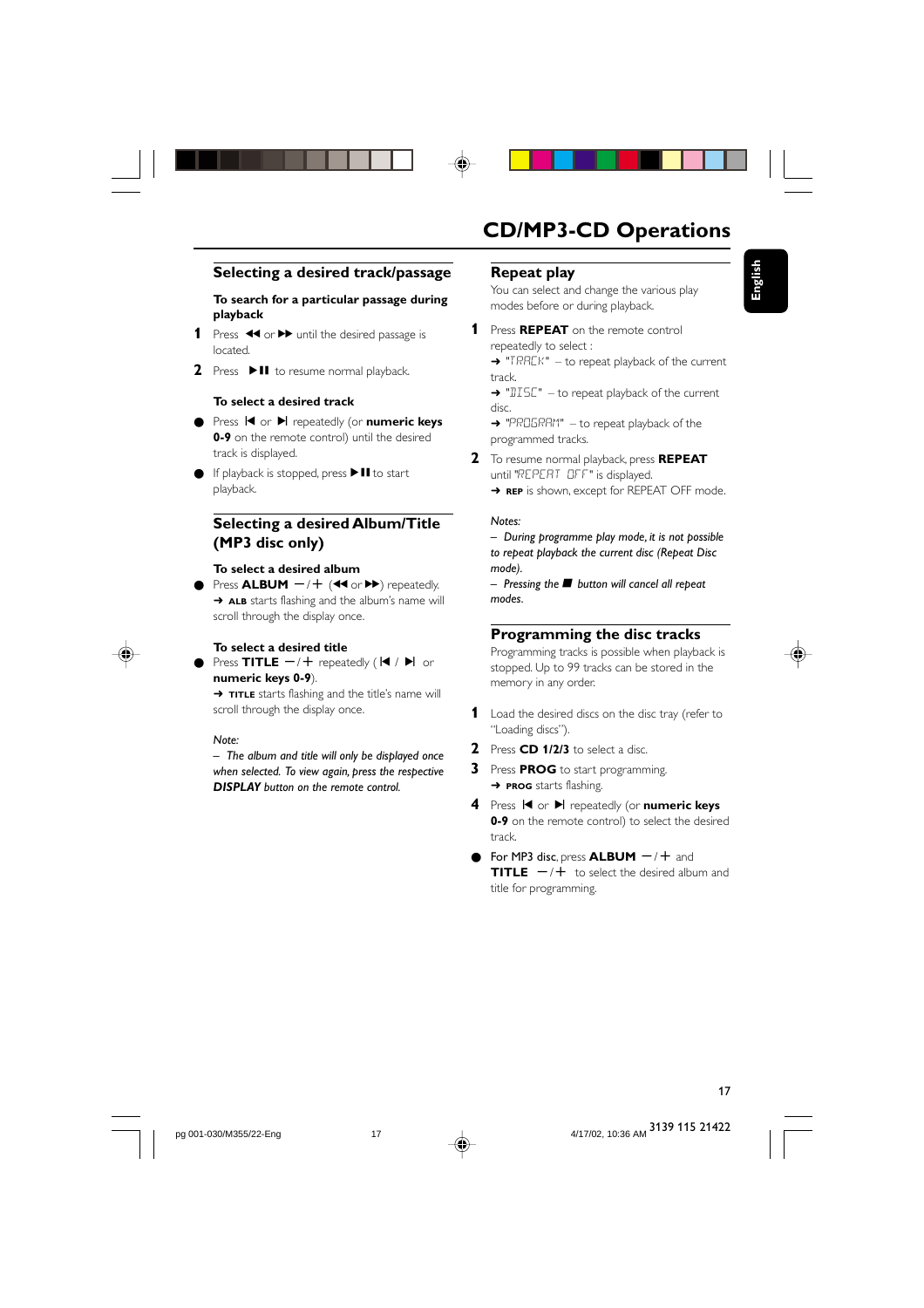# **CD/MP3-CD Operations**

- **English**
- **5** Press **PROG** to store the track.

● Repeat *steps* 3–5 to store other discs and tracks.

**6** To end programming, press  $\blacksquare$  once. ➜ **PROG** stays and the programme mode remains active.

→ The total number of tracks programmed and the total playing time are displayed.

→ For MP3 disc, total playing time will not be shown.

**7** To start programme play, press  $\blacktriangleright$  II. → "PLAY PROGRAM" is displayed.

#### *Notes:*

*– It is not possible to create a programme with MP3 tracks from multiple CDs, or combined with normal audio tracks.*

*– If the total playing time is more than "*99:59*" then "*--:--*" is displayed instead of the total playing time.*

*– If you attempt to programme more than 99 tracks, "*FULL*" is displayed.*

*– During programming, if no button is pressed within 20 seconds, the system will exit the programme mode automatically.*

#### **To review the programme**

- Stop playback and press  $\blacksquare$  or  $\blacksquare$  repeatedly.
- $\bullet$  To exit review mode, press  $\blacksquare$ .

# **Erasing the programme**

● Press ■ once when playback is stopped or **twice** during playback. ➜ **PROG** disappears and "PROGRAM CLEARED" is displayed.

# *Note:*

◈

*– The programme will be erased when the system is disconnected from the power supply or when the disc tray is opened.*

*For Recording, please refer to "Tape Operation/Recording".*



18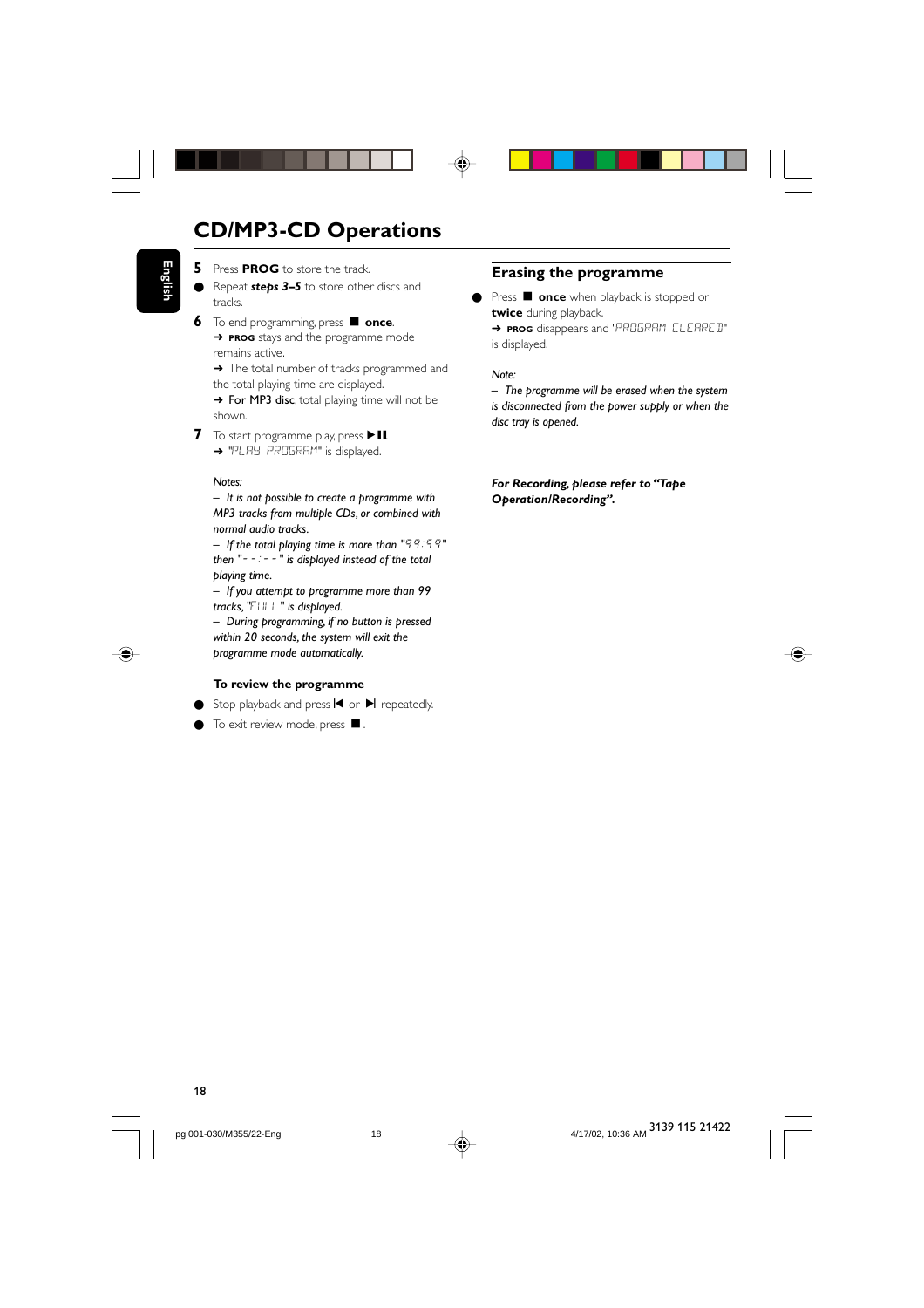

# **Radio Reception**

**English**



# **Tuning to radio stations**

**1** Press **TUNER** to select TUNER mode. → "TUNER" is displayed. A few seconds later, the current radio frequency will appear on the display.

 $\rightarrow$  If an FM station is received in stereo,  $\infty$  is displayed.

- **2** Press **TUNER** again to select the desired waveband : FM or MW.
- **3** Press and hold  $\blacktriangleleft$  or  $\blacktriangleright$  until the frequency indication starts to change, then release. → The display will show "SEARCH" until a radio station with sufficient signal strength is found.
- **4** Repeat step **3** if necessary until you find the desired radio station.
- To tune to a weak station, press  $\triangleleft$  or  $\triangleright$  briefly and repeatedly until optimal reception found.

# **Storing preset radio stations**

You can store up to 40 preset radio stations in the memory.

# **Automatic Preset Programming**

- Plug and Play setting (refer to "Basic Functions -Plug and Play"). *OR*
- **1** Press **TUNER** to select TUNER mode.

### **To begin automatic preset from a desired preset number**

Press  $\blacksquare$  or  $\blacksquare$  to select the desired preset number.

→ If a radio station has been stored in one of the presets, it will not be stored again under another preset number.

**2** Press and hold **PROG** until "AUTO" is displayed. ➜ **PROG** starts flashing.

→ The system will automatically store the radio stations with sufficient signal strength, starting from all RDS stations and followed by FM and MW bands respectively. Weak RDS stations may be stored in later presets.

→ When all the available radio stations are stored or the memory for 40 presets are used, the last preset radio station (or the first available RDS station) will be played.

# **To stop storing the automatic preset**

● Press PROG or ■ on the system.

#### *Note:*

*– If no preset number is selected, automatic preset will begin from preset (1) and all your former presets will be overridden.*

3139 115 21422

19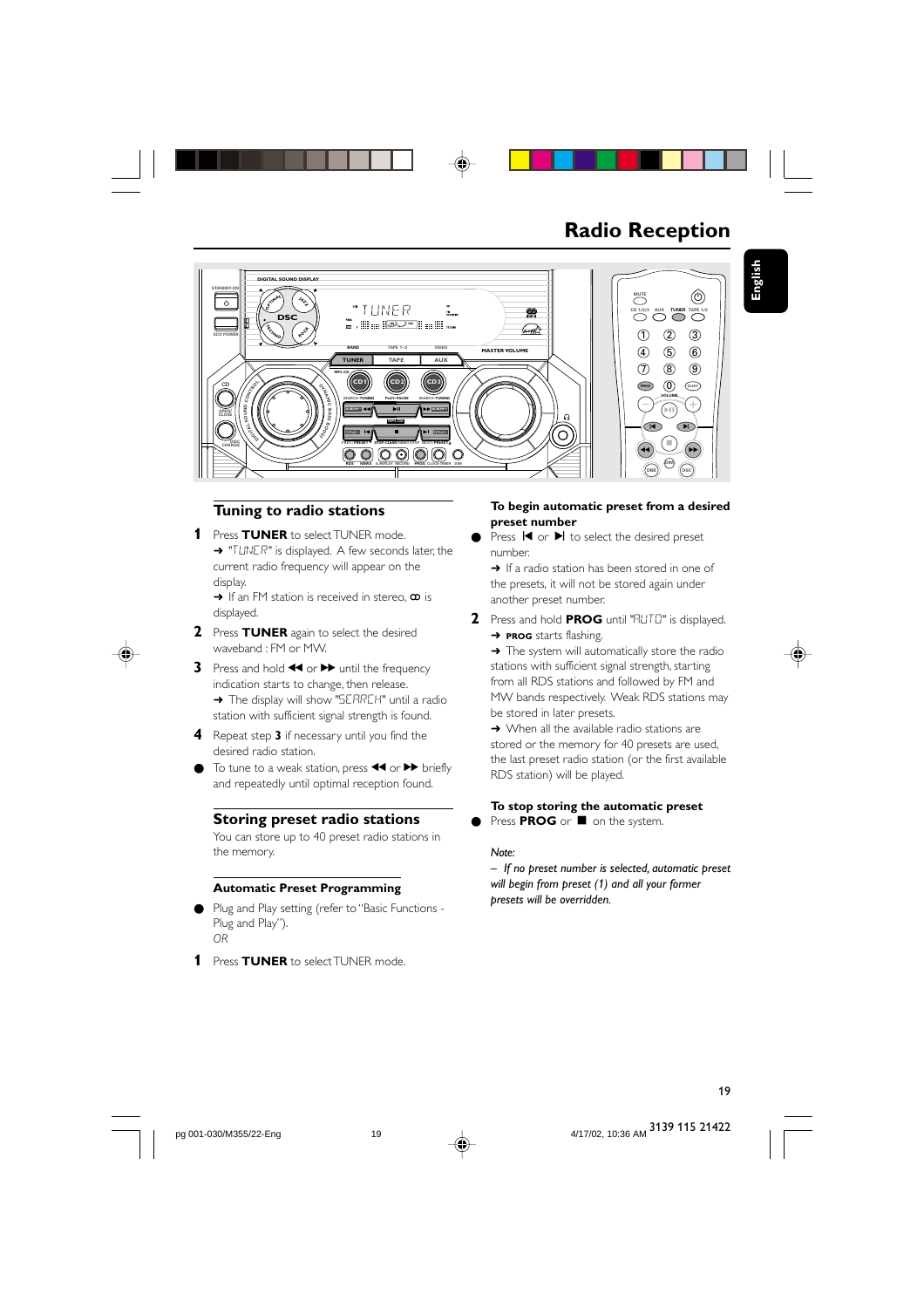# **Radio Reception**



#### **Manual Preset Programming**

**1** Tune to your desired radio station (refer to "Tuning to radio stations").

# **2** Press **PROG**.

➜ **PROG** starts flashing.

→ The next available preset number is displayed for selection.

# **To store the radio station to another preset number**

- Press  $\blacksquare$  or  $\blacktriangleright$  to select the desired preset number.
- **3** Press **PROG** again to store the radio station. ➜ **PROG** disappears.
- Repeat **steps 1–3** to store other radio stations.

# **To exit manual preset mode**

Press  $\blacksquare$  on the system.

### *Notes:*

*– If you attempt to store more than 40 preset radio stations, "*FULL*" is displayed.*

*– During programming, if no key is pressed within 20 seconds, the system will exit the programme mode automatically.*

# **Tuning to preset radio stations**

Once you've programmed the radio stations, press  $\blacksquare$  or  $\blacktriangleright$  to select the desired preset number.

→ The preset number, radio frequency, and waveband are displayed.

# **Erasing a preset radio station**

- 1 Press  $\blacksquare$  or  $\blacktriangleright$  to select the preset radio station to be erased.
- **2** Press and hold **I** on the system until "PRESET DELETED" is displayed. → The deleted radio frequency remains on the

display.

→ The preset numbers of all other preset radio stations in the band with higher numbers are also decreased by one.

Repeat **steps 1–2** to erase other preset radio stations.

### *For Recording, please refer to "Tape Operation/Recording".*

# **RDS**

RDS (**R**adio **D**ata **S**ystem) is a broadcasting service that allows FM stations to send additional information along with the regular FM radio signal. This additional information can contain:

**Station name:** The radio station name is displayed.

**Programme type:** The following programme types exist and can be received by your tuner: News, Affairs, Info, Sport, Educate, Drama, Culture, Science, Varied, Pop M, Rock M, M.O.R. (middle of the road music), Light M, Classics, Other M, No type.

**Radio text (RT):** text messages appear on the display.

# **To receive RDS Radio Stations**

Tuned to a radio station from FM band. → If the radio station is transmitting RDS signal, the RDS logo (**RDS**) and the radio station name will appear on the display.



pg 001-030/M355/22-Eng 4/17/02.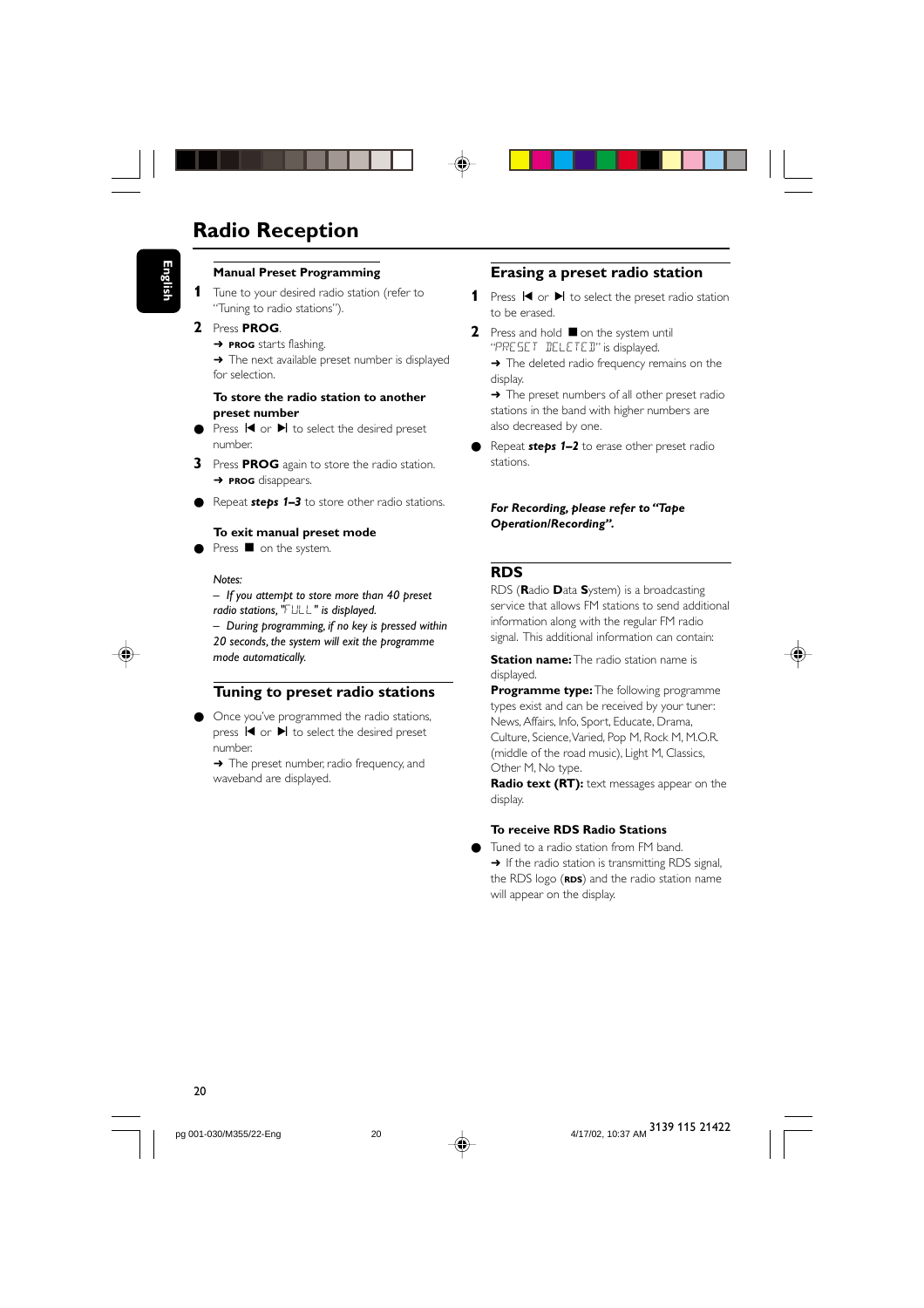# **To Check the RDS information**

Press **RDS** repeatedly to scroll through the following information (if available) : STATION NAME  $\rightarrow$  PROGRAMME TYPE  $\rightarrow$ RADIO TEXT  $\rightarrow$  TUNED FREQUENCY  $\rightarrow$ STATION NAME ....

#### *Notes:*

*– If the tuned radio station does not transmit RDS signal or is a non RDS station, "*NO RDS*" is displayed.*

*– If the RDS text message is not available at the RDS station, "*NO RDS TEXT*" is displayed.*

# **Setting the RDS clock**

Some RDS radio station may be transmitting a real clock time at an interval of every minute. It is possible to set the clock by using a time signal which is broadcast together with the RDS signal.

# **1** Press **CLOCK•TIMER twice**.

#### **2** Press **RDS**.

→ "SERREH RDS TIME" is displayed.

→ When RDS time is read, "RDS TIME" is displayed and the current time will be stored. → If the RDS radio station does not transmit RDS time within 90 seconds, "NO RDS TIME" is displayed.

#### *Note:*

*– Some RDS radio station may be transmitting a real time clock at a minute interval. The accuracy of the transmitted time depends on the transmitting RDS radio station.*

# **Radio Reception**

**English**

**NEWS** *(only available in RDS radio station)* Once the News PTY (Programme Type) is detected in a RDS radio station, it will switch to TUNER mode automatically.

#### *IMPORTANT!*

*You can activate NEWS function in standby, demonstration or any source mode except Tuner and Eco Power standby mode.*

#### **To activate NEWS function**

**1** Press **NEWS** until "NEWS" is displayed. ➜ **NEWS** is shown.

→ It will scan the radio stations stored in the first 5 preset and wait for the News Programme Type data to be available in any of these RDS radio stations.

**→** While searching NEWS in progress, the current source activity will remain uninterrupted.

**2** When NEWS transmission is detected, the system will switch to Tuner mode automatically. ➜ **NEWS** starts flashing.

#### *Notes:*

*– You have to exit Tuner mode before selecting NEWS function.*

*– Before you activate the NEWS feature, ensure that the first five presets have RDS stations.*

*– The NEWS works only once for each activation. – The NEWS will not start if a recording is in progress.*

*– If no RDS station is detected, "*NO RDS NEWS*" is displayed.*

# **To cancel NEWS function**

- Press **NEWS** again or press **TUNER** to select tuner mode.
- During news bulletin, press any other available source keys to execute the relevant source mode.

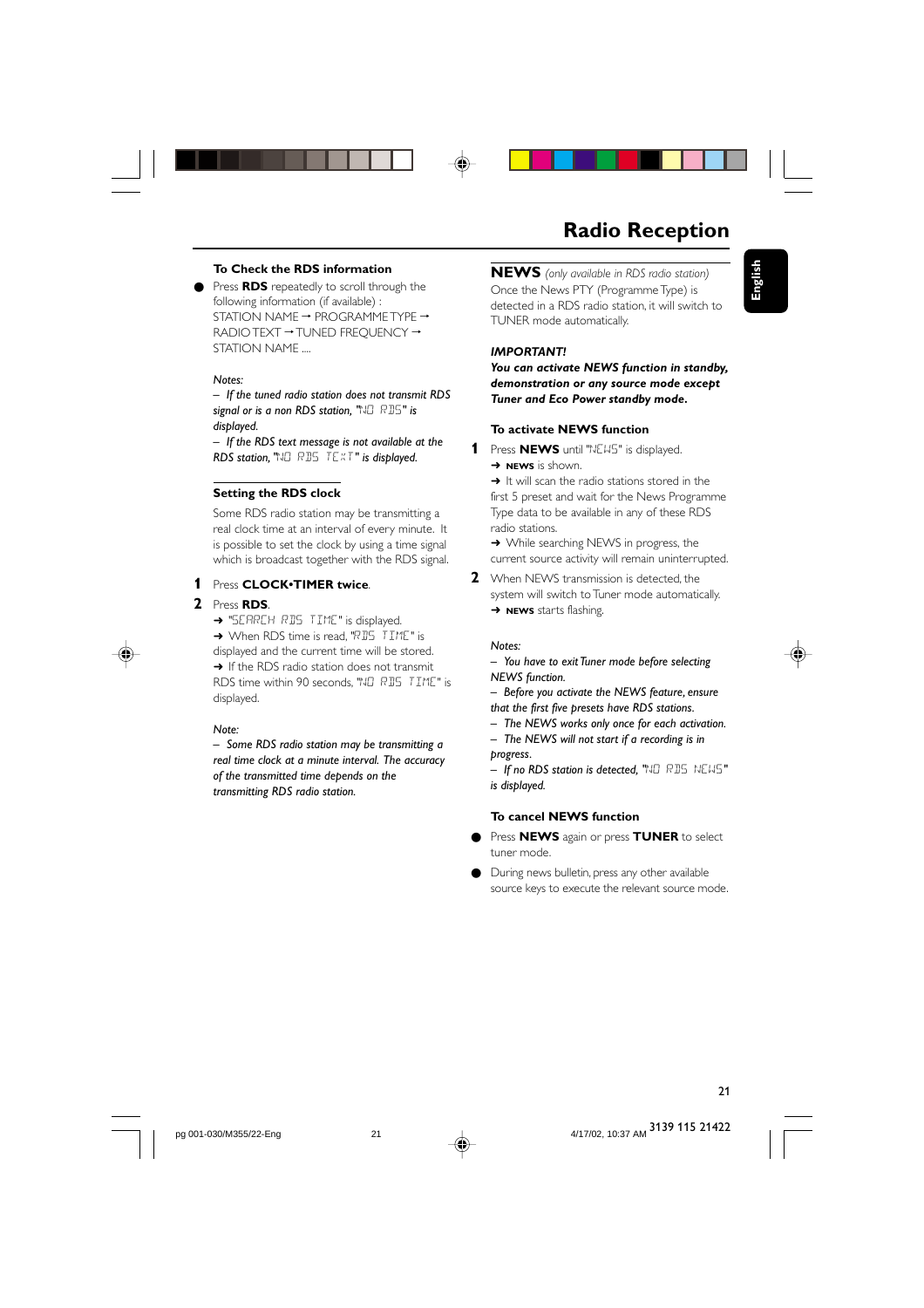

# **Tape Operation / Recording**

English

◈



# **IMPORTANT!**

- Before playing a tape, check and tighten slack tape with a pencil. Slack tape may get jammed or may burst in the mechanism. - C-120 tape is extremely thin and is easily deformed or damaged. It is not recommended for use in this system. - Store the tapes at room temperature and do not put them too close to a magnetic field (for example, a transformer, TV or speaker).

# **Loading tape**

1 Press on the tape deck to open the tape deck door.

◈



- 2 Load the tape with the open side downward and full spool to the left.
- 3 Close the tape deck door.

 $\bigcirc$ 

4/17/02, 10:37 AM 3139 115 21422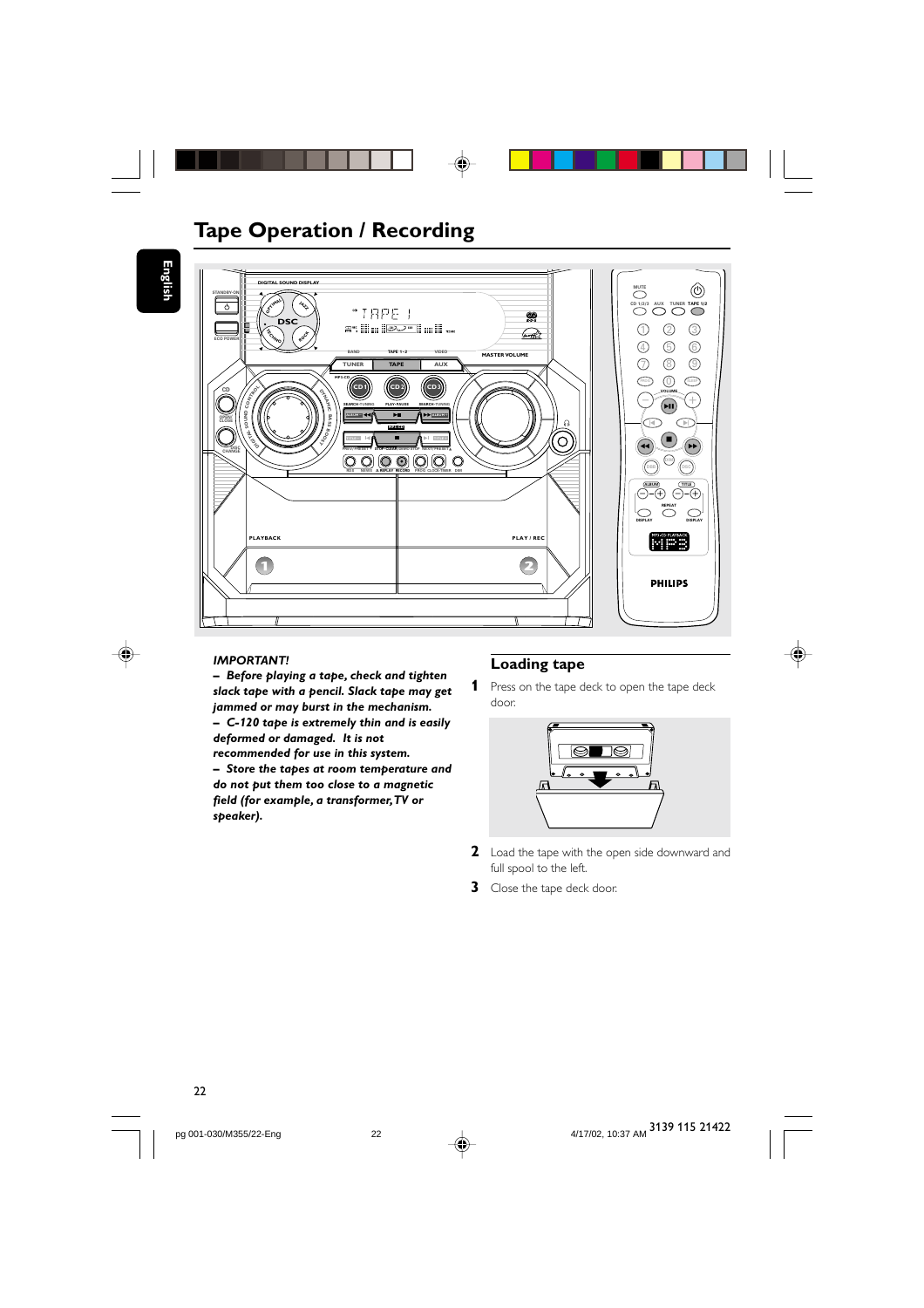# **Playing tapes**

# **To playback a selected tape deck**

- **1** Press **TAPE** repeatedly to select tape deck 1 or  $\mathcal{L}$
- **2** Press $\blacktriangleright$ II.

**To stop playback**

 $\bullet$  Press  $\blacksquare$ .

# **To select automatic replay or one time playback**

Press **A. REPLAY** repeatedly to select the different playback modes.

 $\rightarrow$  "RUTO REPLRY" ( $\bigcirc$ ) or "DNEE" ( $\bot$ ) is displayed.

AUTO REPLAY …the tape will rewind automatically at the end of playback and replay again. It will replay up to a maximum of 20 times.

ONCE ..............the tape will playback the selected side once and then stop.



# **Rewinding / Fast forwarding**

- 1 Stop playback, press << or  $\blacktriangleright$ . → The tape will stop automatically at the end of
- rewinding or fast forwarding.
- **2** Press **L** to stop rewinding or fast forwarding.

#### *Note:*

*– During rewinding or fast forwarding of a tape, it is also possible to select another source (CD or TUNER, for example).*

# **Tape Operation / Recording**

# **General information on recording**

- For recording, use only tape of IEC type I (normal tape).
- The recording level is set automatically, regardless of the position of the Volume, DBB, DSC and so forth.
- The tape is secured at both ends with leader tape. At the beginning and end of the tape, nothing will be recorded for six to seven
- seconds. ● To prevent accidental recording, break out the tab on the left shoulder of the tape side you want to protect.



**English**

● If "CHECK TAPE" is displayed, the protection tab has been broken. Put a piece of clear adhesive tape over the opening.



#### *IMPORTANT!*

*– Recording is permissible if copyright or other rights of third parties are not*

*infringed upon.*

*– Recording is possible only on tape deck 2.*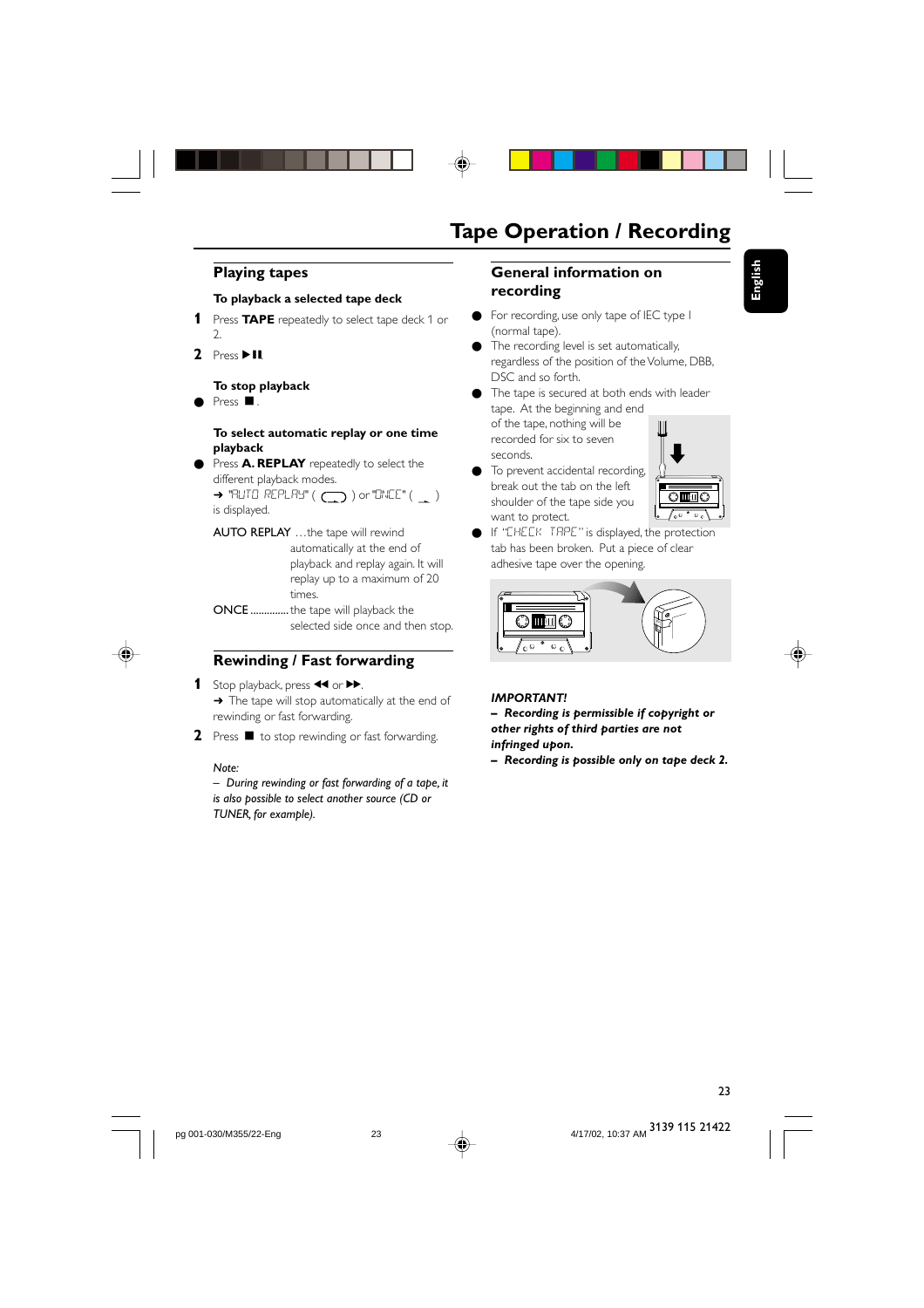# **Tape Operation / Recording**

# **Preparation for recording**

- **1** Press **TAPE** to select tape deck 2.
- **2** Load a recordable tape into tape deck 2 with full spool to the left.
- **3** Prepare the source to be recorded.  $CD$  – load the disc(s). **TUNER** – tune to the desired radio station. **TAPE** – load the prerecorded tape into tape deck 1 with the full spool to the left. **AUX** – connect external equipment.

#### **When recording is in progress**

➜ **REC** starts flashing.

- It is not possible to listen to another source, except tape dubbing.
- It is not possible to activate the timer function during recording or tape dubbing.

# **One touch recording**

- **1** Press **CD 1/2/3**, **TUNER** or **AUX** to select the source.
- 2 Start playback of the selected source.
- **3** Press **RECORD** to start recording.

# **To stop recording**

● Press ■ on the system.

### *Note:*

*– One Touch Recording is not possible in TAPE mode, "*SELECT SOURCE*" will be displayed.*

# **CD Synchronised start recording**

- **1** Press **CD 1/2/3** to select the disc.
- Press I< or ▶ to select the desired track to start recording.
- You can programme the tracks in the order you want them to be recorded (refer to "CD/MP3- CD Operations - Programming the disc tracks").
- **2** Press **RECORD** to start recording. → The disc will start playback automatically.

#### **To select another track during recording**

- **1** Press  $\blacktriangleright$  II to interrupt recording.
- 2 Press  $\blacksquare$  or  $\blacktriangleright$  to select the desired track.
- **3** Press  $\blacktriangleright$  II again to resume recording.

#### **To stop recording**

Press ■ **→** Recording and disc playback will stop simultaneously.

# **Dubbing tapes**

- **1** Press **TAPE** to select tape mode.
- **2** Load the prerecorded tape in tape deck 1.
- You can set the tape to the desired passage where recording will start.

# **3** Press **RECORD**.

- → Playing and recording will start simultaneously. → "JUB" is displayed.
- Dubbing of tapes is possible on one side of the tape only. To continue recording on the reverse side, at the end of side A, flip the tape to side B and repeat the procedure.

# **To stop dubbing**

 $\overline{\mathsf{P}}$  Press  $\overline{\mathsf{P}}$  .

#### *Notes:*

- *Dubbing of tapes is possible only from tape deck 1 to tape deck 2. – To ensure good dubbing, use tapes of the same*
- *length.*

 $24$ 



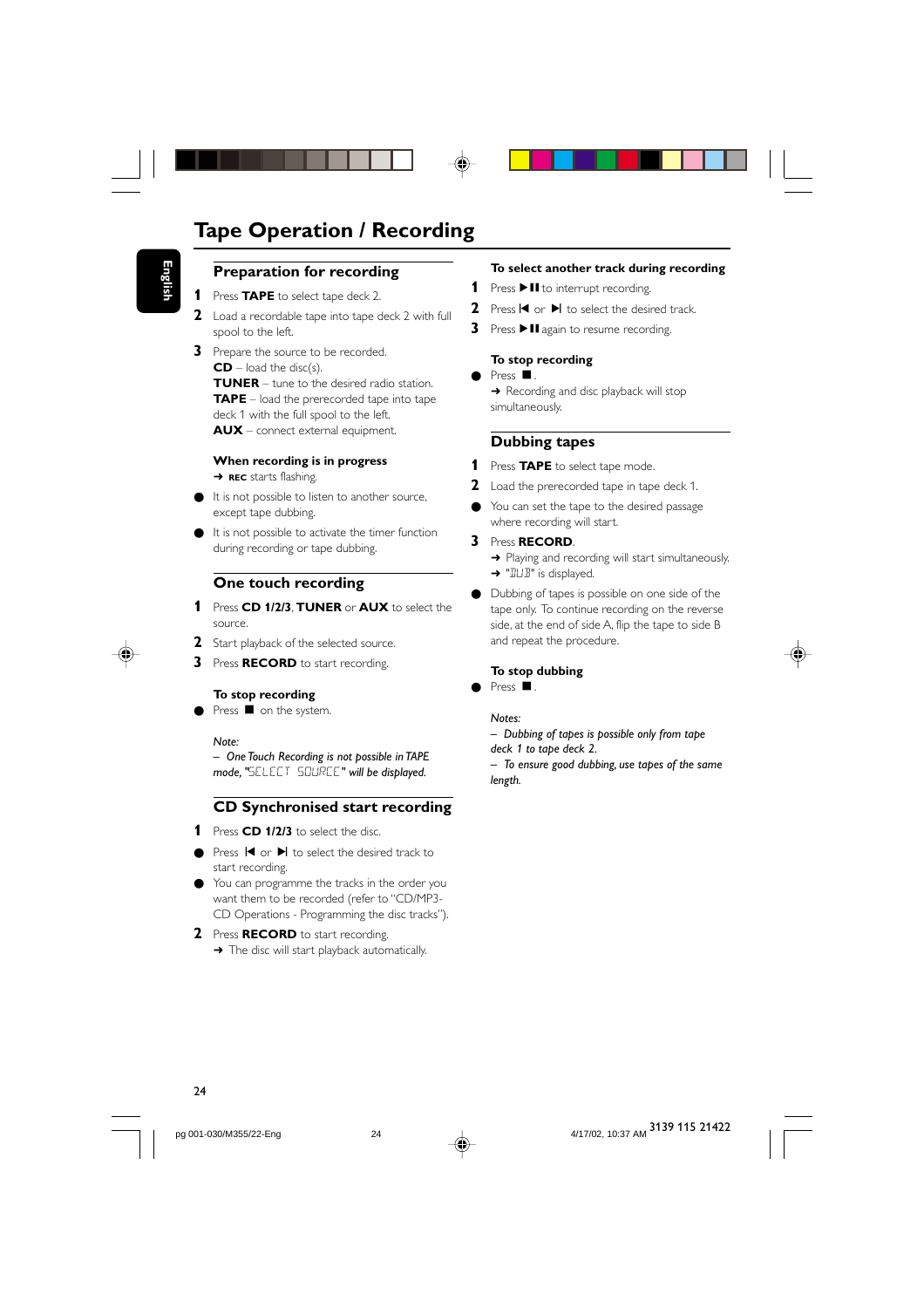

# **Clock/Timer**



# **IMPORTANT!**

When in Eco Power standby mode, it is not possible to operate the clock or timer function.

# **View clock**

The clock (if it is set) will be shown in standby mode.

# To view the clock in any source mode (CD or TUNER for example)

# Press CLOCK.TIMER.

The clock is displayed for a few seconds. → If the clock has not been set, "-----" is displayed.

# **Clock setting**

The clock can be set in either 12-hour or 24-hour mode (" I2:00 AM" or "00:00", for example)

- 1 In standby or view clock mode, press **CLOCK**·TIMER once. In other source mode, Dress CLOCK.TIMER twice.
- 2 Press PROG repeatedly to select clock mode. → " 12:00 AM" or "00:00" starts flashing.
- 3 Press << or >>>>>>> on the system repeatedly to set the hour.
- 4 Press I< or > on the system repeatedly to set the minute.
- 5 Press CLOCK.TIMER again to store the setting.
	- $\rightarrow$  The clock starts working.

# To exit without storing the setting

 $\bullet$ Press ■ on the system.

# Notes:

- The clock setting will be cancelled when the power cord is disconnected or if a power failure occurs.

- During clock setting, if no button is pressed within 90 seconds, the system will exit clock setting mode automatically.

- To set the clock automatically through the time information in the RDS signal, refer to "Radio Reception - Setting the RDS clock".

# **Timer setting**

The system can switch on to CD, TUNER, or TAPE mode automatically at a preset time, serving as an alarm to wake you up.

# **IMPORTANT!**

- Before setting the timer, ensure that the clock is set correctly.
- The timer will always be switched on after it has been set.

 $-$  The timer will not start if a recording is in progress.

- The volume of the timer will increase gradually from the minimum level to the last tuned volume level.

1 Press and hold **CLOCK**<sup>.</sup>TIMER for more than two seconds to select timer mode. → " I2:00 AM" or "00:00" or the last timer setting starts flashing.  $\rightarrow$   $\alpha$  starts flashing.



25

4/17/02, 10:37 AM 3139 115 21422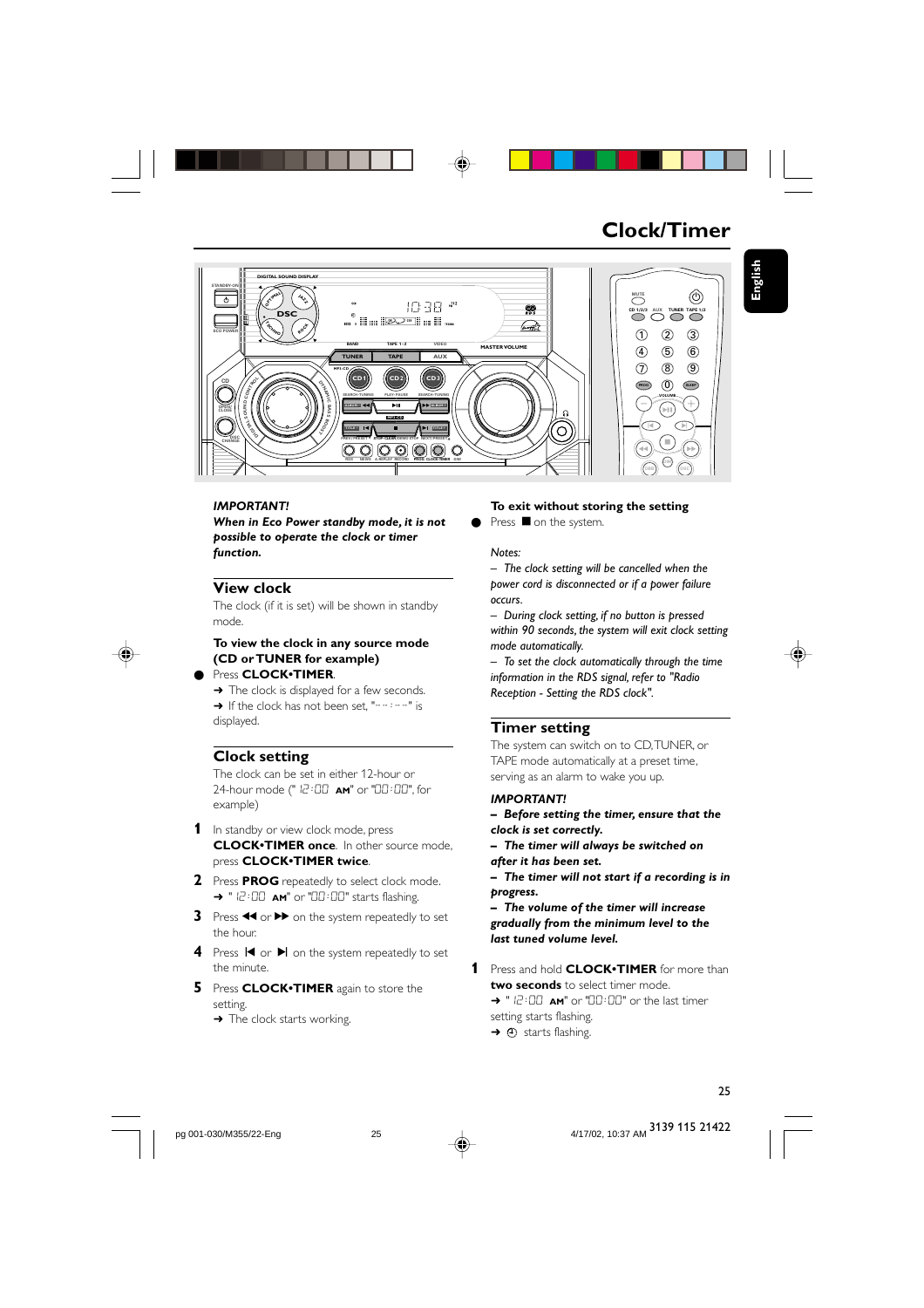# **Clock/Timer**

- **English**
- **2** Press **CD 1/2/3**, **TUNER** or **TAPE** to select the desired source.

→ "CD | [or 2, 3] XX:XX" indicates the CD mode is selected.

→ "TU XX:XX" indicates the Tuner mode is selected. → "TR I [or 2] XX:XX" indicates the Tape

mode is selected.

Before setting timer, make sure the music source has been prepared.

 $CD$   $1/2/3$  – Load the disc(s). **TUNER** – tune to the desired radio station. **TAPE** – load the prerecorded tape into tape deck.

- **3** Press << or  $\triangleright$  on the system repeatedly to set the hour for the timer to start.
- **4** Press  $\blacksquare$  or  $\blacksquare$  on the system repeatedly to set the minute for the timer to start.
- **5** Press **CLOCK**•**TIMER** to store the timer. → "TIMER ON" is displayed, followed by the set timer "XX:XX" and the selected source. → ① remains on the display.
- At the preset time, the selected sound source will play.

# **To exit without storing the setting**

Press **O** on the system.

#### *Notes:*

*– When the preset time is reached and the selected disc tray is empty, the next available disc will be selected. If all the disc trays are not available, Tuner will be selected automatically. – During timer setting, if no button is pressed within 90 seconds, the system will exit timer setting mode automatically.*

# **Deactivating the timer**

- **1** Press and hold **CLOCK**•**TIMER** for more than **two seconds**.
- **2** Press on the system to cancel the timer. → "CANCEL" is displayed and the 4 disappears.

**Activating the timer** *(for the same preset time and source)*

- **1** Press and hold **CLOCK**•**TIMER** for more than **two seconds**.
- **2** Press **CLOCK**•**TIMER** again to store. → The last set timer information is displayed for a few seconds and  $\Phi$  is shown.

#### **Sleep timer setting**

The sleep timer enables the system to switch to standby mode automatically at a preset time.

- **1** Press **SLEEP** on the remote control repeatedly to select a preset time.
	- → The selections are as follows (time in minutes):

15 ™ 30 ™ 45 ™ 60 ™ 90 ™ 120 ™  $OFF \rightarrow 15...$ 

→ "SLEEP XX" or "OFF" is displayed. "XX" is the time in minutes.

**2** When you reach the desired length of time, stop pressing the **SLEEP** button.

→ zzz is shown, except for "DFF" mode.

→ The sleep timer is now set. Before the system switches to standby mode, a countdown of 10 seconds is displayed.

"SLEEP 10" ™ "SLEEP 9".... ™ "SLEEP 1" ™ "SLEEP"

### **To check the remaining length of time after sleep timer is activated** ● Press **SLEEP once**.

options.

# **To change the preset sleep timer**

● Press **SLEEP** again while the remaining sleep timer is shown. → The display will show the next sleep timer

#### **To deactivate the sleep timer**

Press **SLEEP** repeatedly until "OFF" is displayed, or press the **STANDBY ON** button.

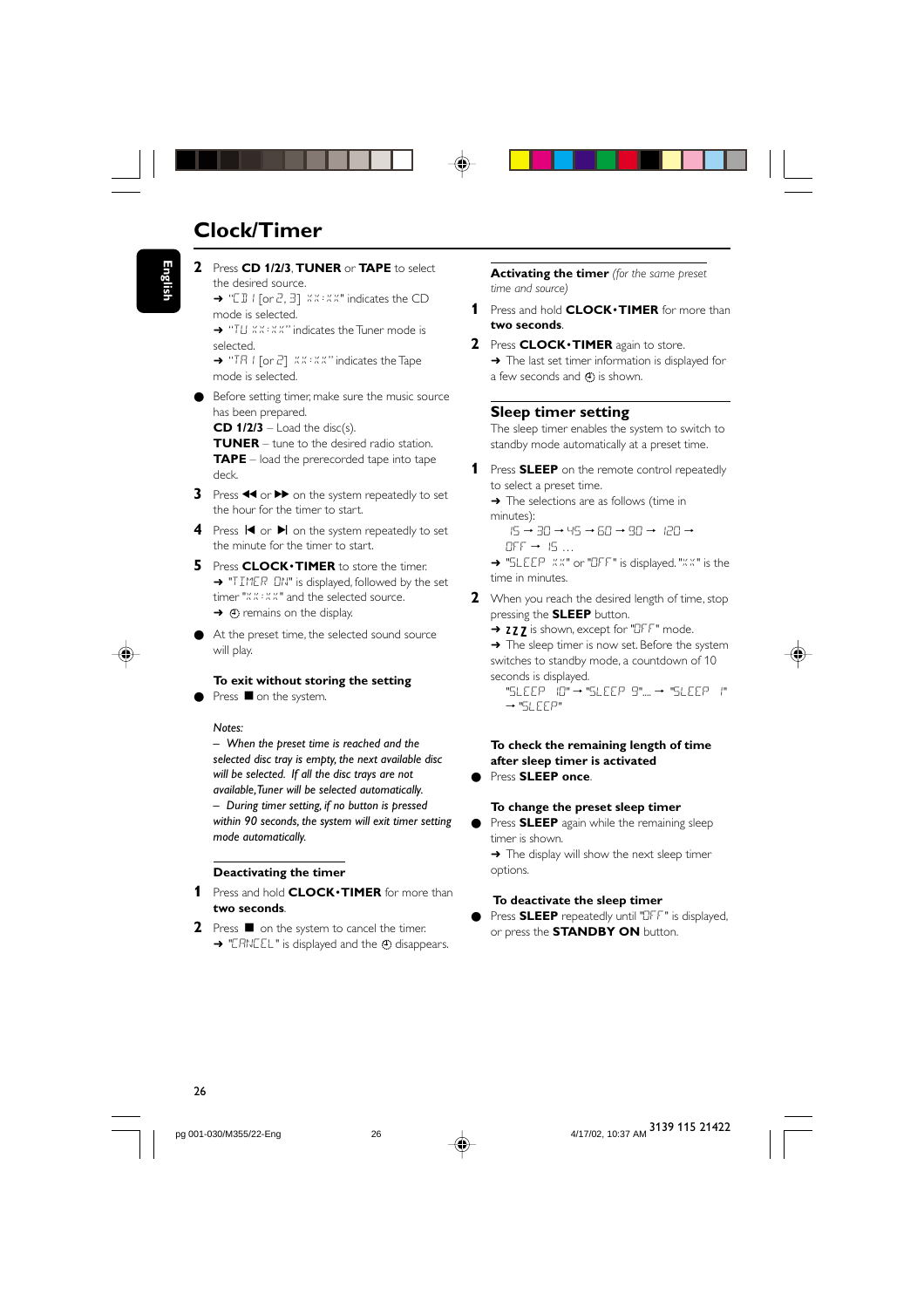



# **Listening to external sources**

- **1** Connect the audio out terminals of the external equipment (TV, VCR, Laser Disc player, DVD player or CD Recorder) to the **AUX/CDR IN** terminals of your system.
- **2** Press **AUX** to select external equipment. → "RUX" is displayed.

# **External Sources**

**English**

♠



*– All the sound control features (DSC or DBB, for example) are available for selection.*

*– Refer to the operating instructions for the connected equipment for details.*

*For Recording, please refer to "Tape Operation/Recording".*

# **Maintenance**

# **Cleaning the Cabinet**

Use a soft cloth slightly moistened with a mild detergent solution. Do not use a solution containing alcohol, spirits, ammonia or abrasives.

# **Cleaning Discs**

When a disc becomes dirty, clean it with a cleaning cloth. Wipe the disc from the centre out.

Do not use solvents such as



available cleaners, or antistatic spray intended for analogue records.

# **Cleaning the disc lens**

● After prolonged use, dirt or dust may accumulate at the disc lens. To ensure good playback quality, clean the disc lens with Philips CD Lens Cleaner or any commercially available cleaner. Follow the instructions supplied with cleaner.

#### **Cleaning the Heads and the Tape Paths**

- To ensure good recording and playback quality, clean the heads  $(\widehat{A})$ , the capstan(s)  $(\widehat{B})$ , and pressure roller(s)  $\widetilde{\mathbb{C}}$  after every 50 hours of tape operation.
- Use a cotton swab slightly moistened with cleaning fluid or alcohol.
- You can also clean the heads by playing a cleaning tape once.



# **Demagnetising the heads**

● Use a demagnetising tape available at your dealer.

27

pg 001-030/M355/22-Eng 4/17/27

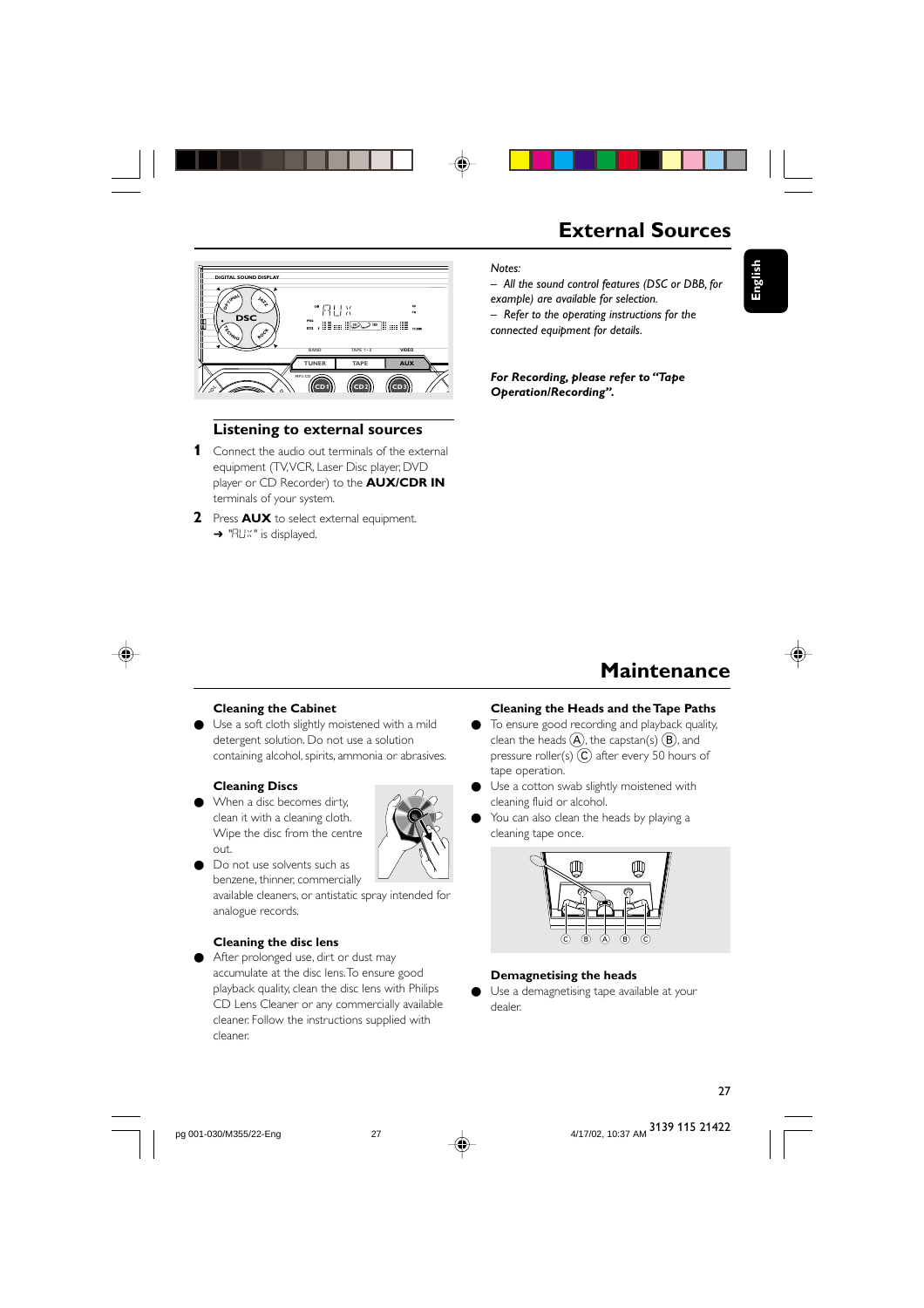

# **AMPLIFIER**

| <b>AMPLIFIER</b>                      |  |
|---------------------------------------|--|
|                                       |  |
|                                       |  |
| Signal-to-noise ratio  ≥ 67 dBA (IEC) |  |
| Frequency response  50 - 15000 Hz     |  |
| Input sensitivity                     |  |
|                                       |  |
| Output                                |  |
|                                       |  |
|                                       |  |
| $(1)$ (6 $\Omega$ , 1 kHz, 10% THD)   |  |
|                                       |  |

# **CD/MP3-CD PLAYER**

| Number of programmable tracks  99      |                    |
|----------------------------------------|--------------------|
|                                        |                    |
|                                        |                    |
|                                        |                    |
|                                        |                    |
| MPEG 1 Layer 3 (MP3-CD)  MPEG AUDIO    |                    |
|                                        |                    |
|                                        | (128 kbps advised) |
| Sampling frequencies  32, 44.1, 48 kHz |                    |
|                                        |                    |

# **TUNER**

 $\bigoplus$ 

| Antenna |  |
|---------|--|
|         |  |
|         |  |

# **TAPE DECK**

| Frequency response                        |
|-------------------------------------------|
| Normal tape (type I) 80 - 12500 Hz (8 dB) |
| Signal-to-noise ratio                     |
|                                           |
|                                           |

# **SPEAKERS**

 $\Rightarrow$ 

 $\overline{\phantom{a}}$ 

| Dimensions (w $\times$ h $\times$ d) . 210 $\times$ 310 $\times$ 235 (mm) |  |
|---------------------------------------------------------------------------|--|
|                                                                           |  |

×

# **GENERAL INFORMATION**

| Power Consumption                           |  |
|---------------------------------------------|--|
|                                             |  |
|                                             |  |
|                                             |  |
| Dimensions (w x h x d) $265x$ 310x 365 (mm) |  |
| Weight (without speakers)  6.4 kg           |  |

# *Specifications and external appearance are subject to change without notice.*

◈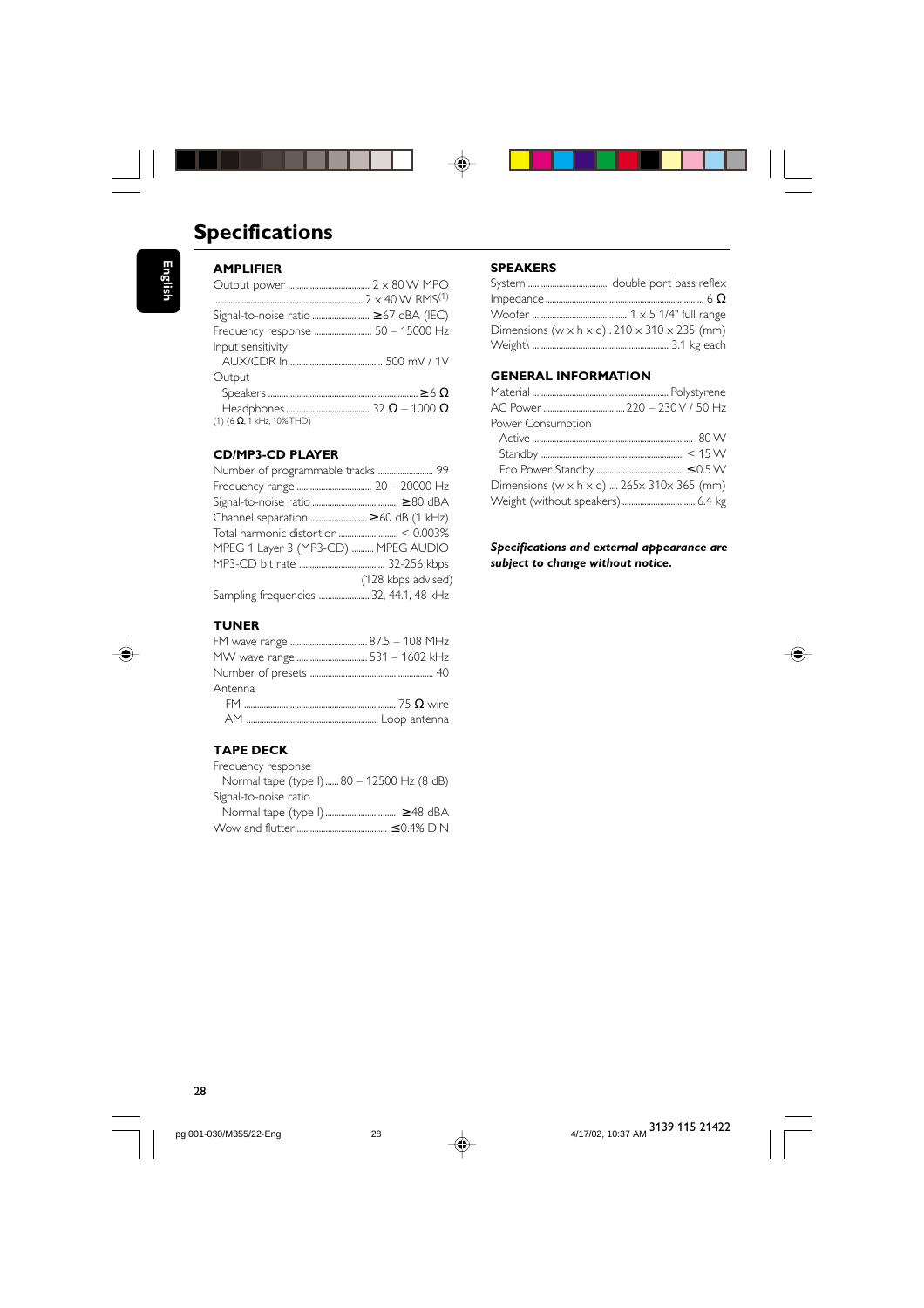

# **Troubleshooting**

**English**

◈

# *WARNING*

*Under no circumstances should you try to repair the system yourself, as this will invalidate the warranty. Do not open the system as there is a risk of electric shock.*

◈

*If a fault occurs, first check the points listed below before taking the system for repair. If you are unable to solve a problem by following these hints, consult your dealer or service centre.*

| Problem                         | <b>Solution</b>                                                                                                                                                                                                                      |  |  |
|---------------------------------|--------------------------------------------------------------------------------------------------------------------------------------------------------------------------------------------------------------------------------------|--|--|
| <b>CD OPERATION</b>             |                                                                                                                                                                                                                                      |  |  |
| "UNRERDRELE DISE" is displayed. | - Check if the disc is inserted upside down.<br>- Wait until the moisture condensation at the lens<br>has cleared.<br>- Replace or clean the disc, see "Maintenance".<br>- Use a finalised CD-RW or a correct MP3-CD<br>format disc. |  |  |
| $\sqrt{15}$ DISE" is displayed. | $-$ lnsert a disc.                                                                                                                                                                                                                   |  |  |
|                                 |                                                                                                                                                                                                                                      |  |  |

# **RADIO RECEPTION**

| ייטוע וובער טוש                       |                                                                                                                                                                                        |
|---------------------------------------|----------------------------------------------------------------------------------------------------------------------------------------------------------------------------------------|
| Radio reception is poor.              | $-$ If the signal is too weak, adjust the antenna or<br>connect an external antenna for better reception.<br>Increase the distance between the Mini HiFi<br>System and your TV or VCR. |
| <b>TAPE OPERATION/RECORDING</b>       |                                                                                                                                                                                        |
| Recording or playback cannot be made. | - Clean deck parts, see "Maintenance".<br>- Use only NORMAL (IEC I) tape.<br>- Apply a piece of adhesive tape over the missing<br>tab space.                                           |
| The tape deck door cannot open.       | - Remove and reconnect the AC power plug and<br>switch on the system again.                                                                                                            |

29